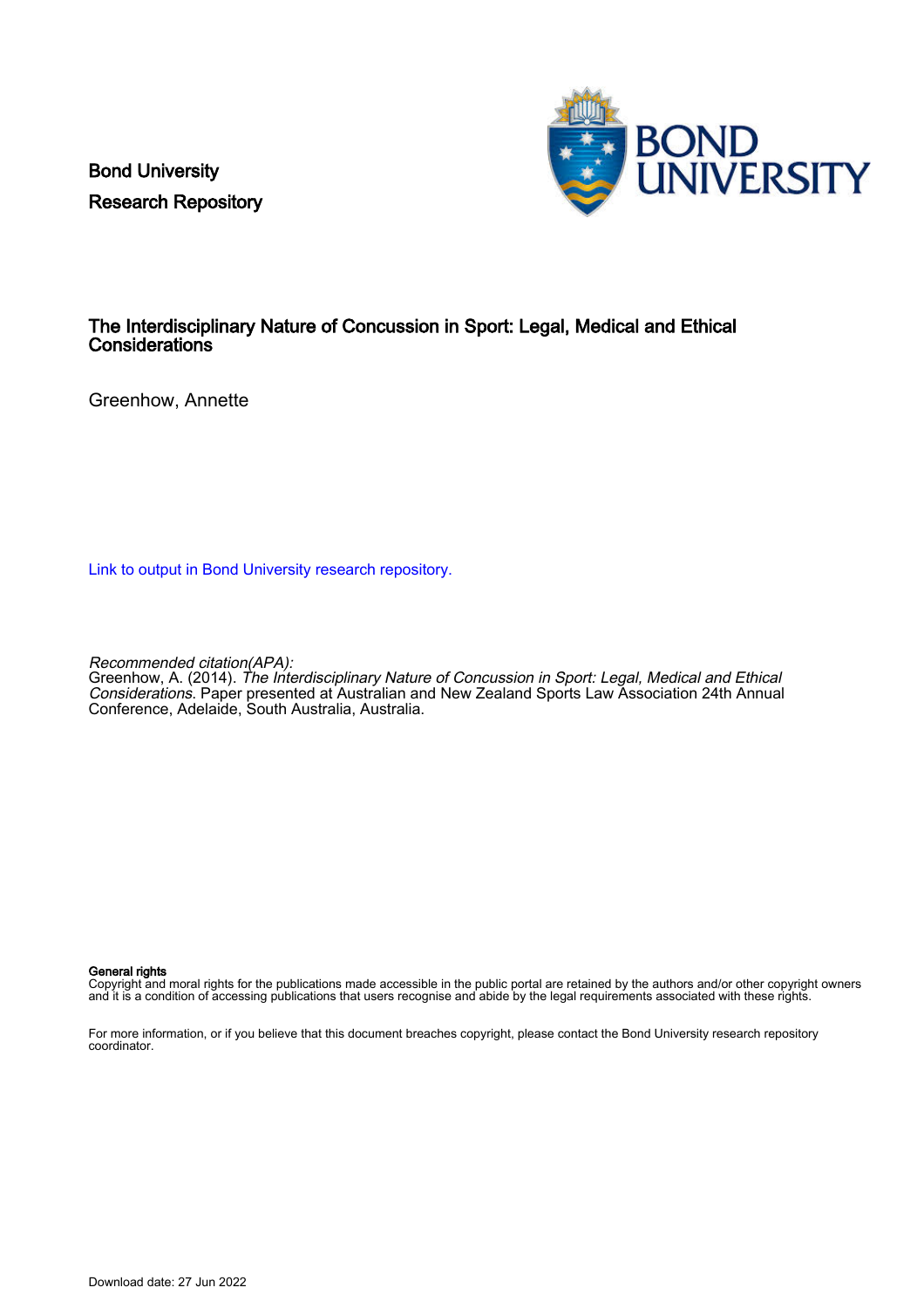### **Australian and New Zealand Sports Law Association 24th Annual Conference 23 October 2014 Adelaide, South Australia**

### **The Interdisciplinary Nature of Concussion in Sport: Legal, Medical and Ethical Considerations**

### **Assistant Professor Annette Greenhow Bond University**

*Concussion in sport is a topic that has been discussed and analysed from a range of perspectives, and through a variety of lenses. The media spotlight has shone intensely on the legal issues arising from sports-related concussion, particularly in the United States of America with the litigation against the National Football League in 2011. Recently, two other governing bodies have been sued with class-action claims against the National Hockey League, in late 2013 and in 2014, against FIFA for concussion in youth soccer. Commentators in the United States suggest that the issue has now reached saturation point. However, the litigation has brought about changes in the way sports-related concussion is viewed and ensured that the issue is now, or should be, high on the agenda for sports governing bodies.* 

*The United States' concussion litigation has focused on the complex legal issues arising in contact and collision sport, but has also led to heightened awareness of potential underlying concerns in concussion-management, beyond the law. A review of the literature identifies the topic as being a medical issue, a legal issue, a regulatory and governance issue, a bioethical issue, a social and cultural issue and a biomechanical issue. Researchers from these disciplines have published widely on this topic. However, the majority of these publications draw from distinct disciplinary perspectives, applying discipline-specific knowledge, and offering partial solutions or conclusions that respect and obey neat disciplinary lines.* 

*This paper will first provide an overview of the issue of sports-related concussion, with a focus on elite football in Australia and New Zealand. By viewing this topic in a broader interdisciplinary way, an opportunity exists to collaborate across disciplines to examine, understand and manage sports-related concussion as a phenomenon that does not belong solely to a unitary disciplinary group. Rather, this approach could identify the multiple perspectives drawing from medical, legal and ethical dimensions. By adopting a multi-focal view of sports-related concussion, conversations and connections may lead to alternative interpretations of findings and solutions that transcend a single discipline and contribute to more sustainable outcomes for a broader range of stakeholders.*

*Key Words: Sports-related Concussion, football injury, negligence, sport litigation*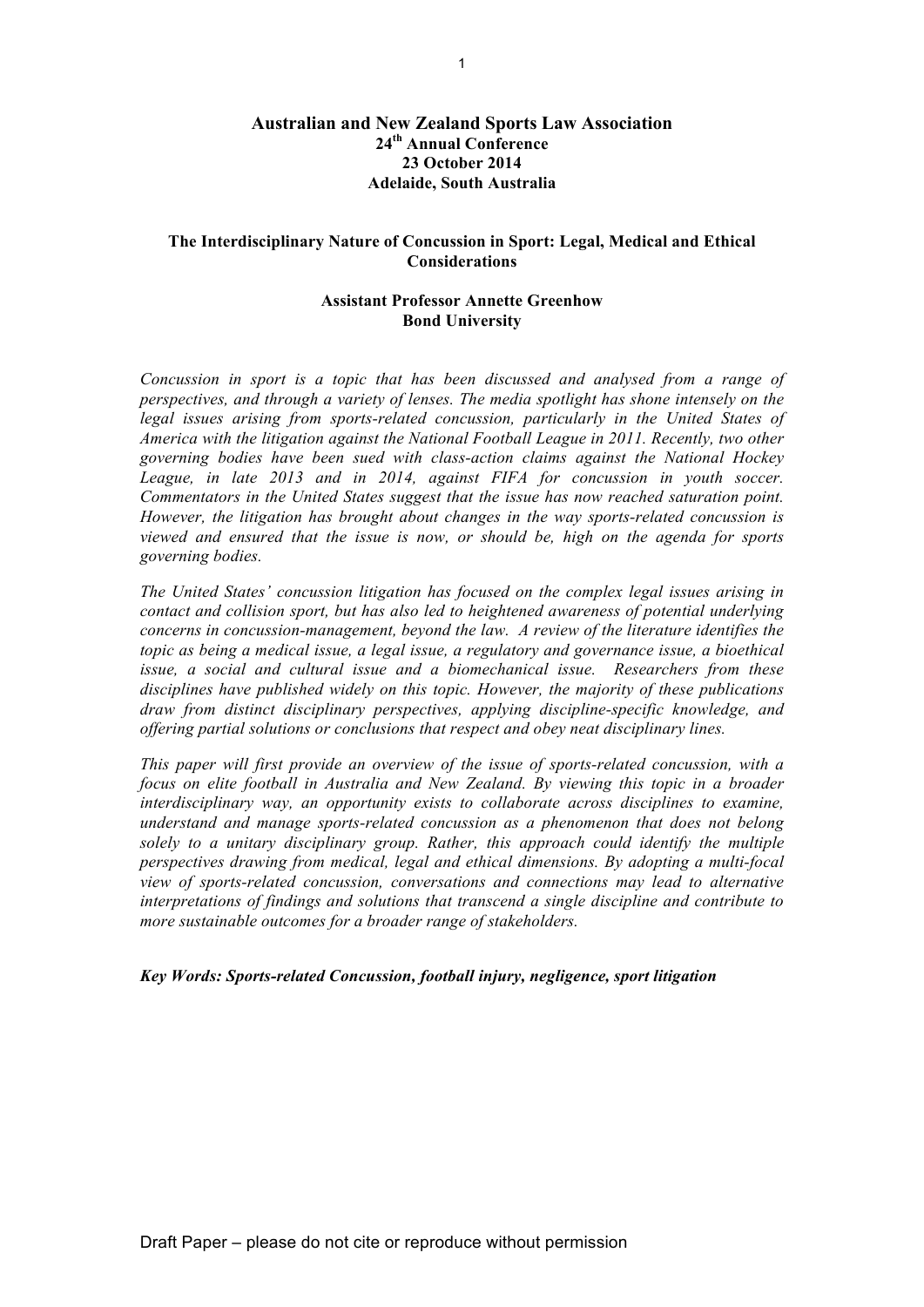# **I INTRODUCTION**

#### *'I think as a footballer, you expect to have knocks... you expect maybe to have arthritis later on in years. You do not expect to die of brain damage aged 59.1*

Sports-related concussion is an important and complex issue, but it is not a new phenomenon.<sup>2</sup> The interference with the physical integrity of the participant involved in contact and collision sports and risks associated with mismanaging injuries, particularly return-to-play or practice decisions, are reoccurring themes across sport, across jurisdictions and disciplines.<sup>3</sup> However, in recent times, the growth and intensity of public awareness of sports-related concussion—fuelled by litigation, concussion-related deaths and links to longterm degenerative brain disease—raise questions about the adequacy of the decisions made by rule-makers, involving an analysis of their roles, responsibilities and risk assessments.

Key issues concern whether sports governing bodies' have taken reasonable care over the years to protect and enhance the safety of participants in their sport, and whether their concussion protocols reflected the state of medical art and scientific knowledge in sports medicine at the relevant time. From a regulatory perspective, questions arise concerning the implementation and enforcement of the protocols, with appropriate and consistent sanctions for non-compliance. From an ethical perspective, whether, as custodian of the sport, the governing body has an obligation to invest in research and education of participants across the relevant constituency.

This paper will provide an overview of the issue of sports-related concussion with a particular emphasis on elite football in Australia and New Zealand and the role of the governing body rule-maker and custodian of the game. <sup>4</sup> The first part will outline the clinical background of sports-related concussion, its symptoms and sequelae with an overview of the evolving state of medical art and scientific knowledge.

The second part examines the legal vulnerabilities arising from the concussion litigation commenced in the United States against the National Football League (NFL), the National Hockey League (NHL) and *Fédération Internationale de Football Association* (FIFA), alleging mismanagement of the handling of sports-related concussion. These claims, as yet unproven, identify the infringement of private rights of individual participants and sharpen the focus on acts or omissions of the governing body.

The third part of this paper will consider the ethical dimensions and the wider social context of sports-related concussion beyond the private rights of professional players. This part explores the impact on society, including the public interest in sports-related concussion and the role of the governing body as custodian of the game. Recent examples of concussed players being permitted to return to the field of play and the 'playing through pain' heroics in

<sup>&</sup>lt;sup>1</sup> Dawn Astle, daughter of late Jeff Astle, former England and West Bromwich Albion soccer player, died aged 59  $^2$  Meehan and Bachur trace early forms of sports-related concussion to 776BC in sports of wrestling and fi fighting. See William P. Meehan and Richard G. Bachur, 'Sports-Related Concussion' (2009) 123(1) *Paediatrics* 114.

<sup>3</sup> For discussions on sports-related injuries generally, see, Harold Luntz, 'Compensation for Injuries Due to Sport' (1980) 54 *Australian Law Journal* 588. Regarding liabilities of sport supervisors, see G.M Kelly, 'Prospective Liability of Sport Supervisors' (1989) 63 *Australian Law Journal* 669. For an earlier perspective on the allocation of risk and legal responsibility for sporting injuries in professional sport in the United States see Matthew J. Mitten, 'Team Physicians and Competitive Athletes: Allocating Legal Responsibility for Athletic Injuries' (1993-1994) *University of Pittsburgh Law Review* 129.<br><sup>4</sup> Australian Football, rugby league, rugby union and association football (soccer) (the 'four codes') are played at

the elite level in national and international competitions.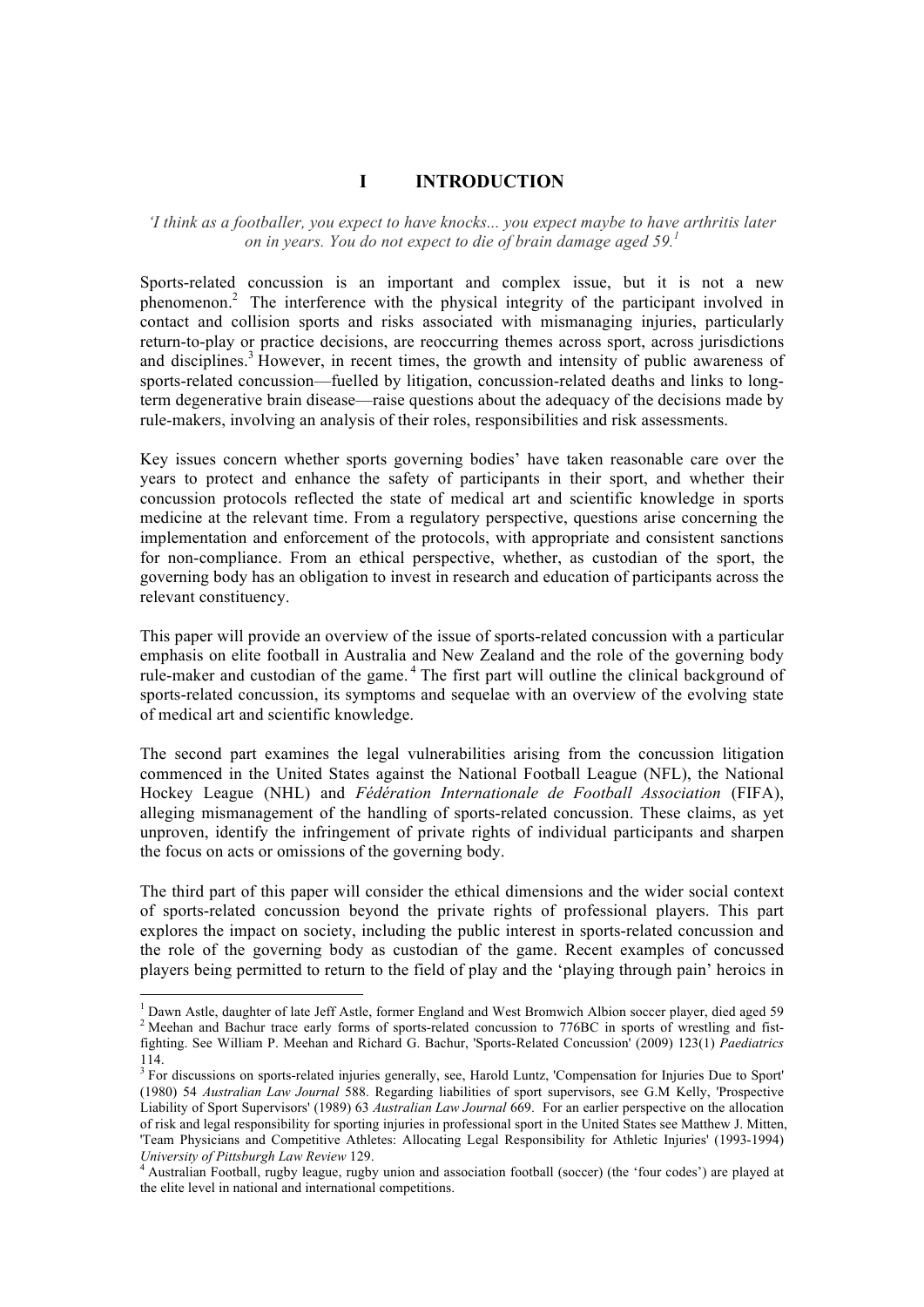finals competition can send confusing signals about the seriousness of the harm and the potential risks associated with concussion.<sup>5</sup>

This final part of this paper will seek to expand Doherty's observation that sports-related concussion is a topic well suited for interdisciplinary collaboration.<sup>6</sup> By applying these principles to sports-related concussion, opportunities are created for conversations and connections that transcend disciplinary lines and offer more sustainable outcomes to a broader range of stakeholders.

# **II MEDICAL CONSIDERATIONS**

Since 776 BC athletes have participated in sports that exposed them to risks of concussion.<sup>7</sup> Symptoms associated with concussion can be traced to the time of Hippocrates. However, it was not until the  $20<sup>th</sup>$  century when scientific studies began investigating the effects of these symptoms. The first studies of concussion in a sporting context evolved from the early studies of boxers in the 1920s that identified possible neurological effects of repetitive head trauma and later described as 'dementia pugilistica' literally meaning 'dementia of a fighter'.<sup>8</sup> Doctor Harrison Martland, pathologist, conducted post-mortem examinations in 23 cases and discovered neurological lesions in the brains of boxers and he is noted as having discovered 'Punch Drunk Syndrome' in 1928. Between late 1930s and the late 1940s, with the growing recognition that this syndrome could be associated with other sports, the term Progressive Traumatic Encephalopathy became the preferred term, leading to what is now described as Chronic Traumatic Encephalopathy (CTE), a disease outlined later in this paper.<sup>9</sup>

In contemporary times, sports-related concussion, particularly in contact and collision sports, has become a common occurrence and commonly recognised as an inherent risk associated with participation.<sup>10</sup> Based on Magnusson's and Opie's classification system, the codes of Australian Football, rugby league and rugby union are classified as contact sports, with a primary object to score goals or tries.<sup>11</sup> In the pursuit of this primary object, physical contact

 $<sup>5</sup>$  A recent survey of 1000 children aged between 11-16 found more than half admire professional players as tough</sup> for playing on when injured, with 23% believing a pulled muscle is more serious than a head injury. Mark Ellis, 'Footballing youngsters at risk for playing on through injury like their heroes', *Mirror* (online), 2 October 2014 <http://www.mirror.co.uk/sport/football/news/footballing-youngsters-risk-playing-through-4362724>. See also commentary by Steve Mascord in the Sydney Morning Herald arguing that community standards currently regard the recent example of Sam Burgess in the Souths v Bulldogs final as heroic not irresponsible: Steve Mascord, 'Sam Burgess' Injury: Why is Playing On Allowed?' Sydney Morning Herald (Sydney), 9 October 2014.

<sup>&</sup>lt;sup>6</sup> See Alison Doherty, "'It Takes a Village:" Interdisciplinary Research for Sport Management' (2012) 26 *Journal* of Sport Management 1,4.

*of Sport Management* 1,4. <sup>7</sup> William P. Meehan and Richard G, Bachur, 'Sports-Related Concussion' (2009) 123(1) *Paediatrics* 114, referring to Echemendia.

<sup>8</sup> Harrison S. Martland''Punch Drunk' (1928) 19 *Journal of the American Medical Association* 1103-1107. Doctor Harrison Martland was a New Jersey pathologist who described clinical aspects of a progressive neurological deterioration that occurred after repetitive brain trauma in boxers. See also JF Geddes, 'Neuropathology' (1996) 22 Applied Neurobiology 12. Reference to Martland's research can be seen in Alzheimer's Australia, New South Wales, Report on football and head injuries. See Kylie Sait, 'Football, Head Injuries and the Risk of Dementia (March 2013) 7 (Alzheimer's Australia, New South Wales, Report).

 $\rm^9$  CTE was first discovered in boxers, jockeys and wrestlers who sustained multiple blows to the head. See Robert Cantu, 'Chronic Traumatic Encephalopathy in the National Football League Play' (2007) 61 *Neurosurgery* 223, 224. Also, see Ann McKee et al, 'The spectrum of disease in chronic traumatic encephalopathy' (2013) 136 *Brain - A Journal of Neurology* 43, 44. <sup>10</sup> Recent Australian football injury surveillance data estimates the number of reported concussions to be 6 to 7 per

team per year. As at 2014, there were 18 teams competing in the national competition, therefore based on previous years, the expected number of reported concussions will be between 108-126. The lack of a data surrounding sports-related concussion in other levels of football makes it difficult to estimate the number of injuries at the other levels.

<sup>&</sup>lt;sup>11</sup> Roger Magnusson and Hayden Opie, 'HIV and Hepatitis in Sport: A Legal Framework for Resolving Hard Cases' (1994) 20(2) *Monash University Law Review* 214, 222. See also *R v Donovan* [1934] 2 KB 498, referred to in R *v Brown* (1992) CA 302 describing contact sports as the mid-point between fighting and the milder sports.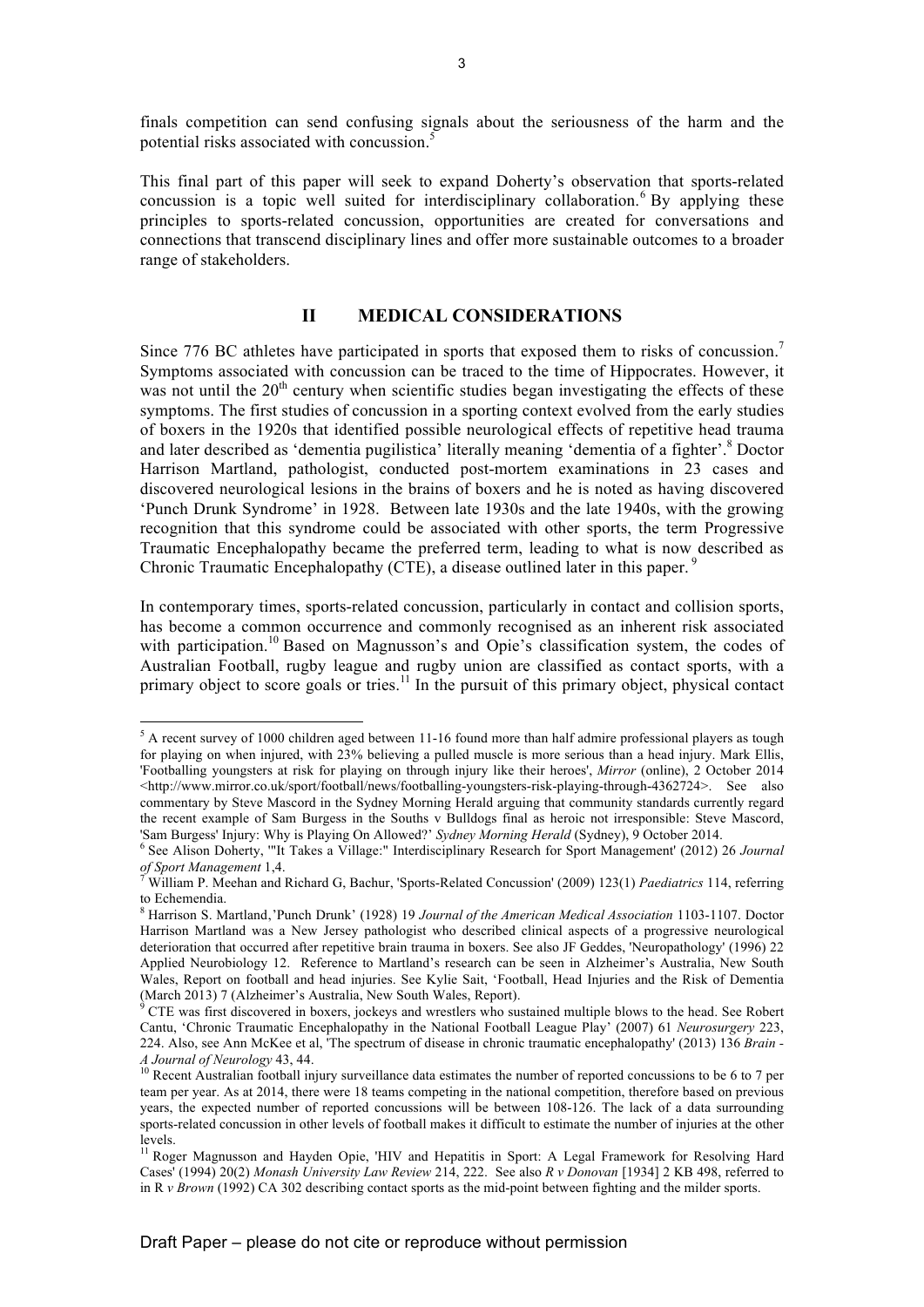between participants is permitted and occurs continuously at a high impact and often at an aggressive level throughout the game. Soccer, on the other hand, is classified as a collision sport where direct physical contact between players in not permitted, but concussion is still an inherent or inevitable outcome. 12 Football players in these contact and collision sports are at a high risk of sustaining concussive and sub-concussive injuries throughout their playing careers.<sup>13</sup>

In 1994, the Head and Neck Injury Panel of the Australian National Health and Medical Research Council (NHRMC) published a report identifying concussion as an important issue in these football codes.<sup>14</sup> Numerous recommendations were made designed to improve the safety of participants and guidelines were published in 1995, but subsequently rescinded in 2004 for administrative reasons. The NHRMC Report also identified that concussion meant different things to different people. The challenge on settling on a universal definition continues to hamper efforts in understanding concussion some 20 years on.

### **A** *Clinical Understandings of Sports-Related Concussion and its Sequelae*

Described as a 'sacrosanct anatomical structure' the brain is the epicentre of human behaviour and vitally important to the maintenance of long-term quality of life.<sup>15</sup> Altering the brain will in turn alter a person, and assessing the true extent of this alteration of brain function, in a living patient, is not without its difficulties. These challenges, including those faced by earlier researchers whose experimental subjects included monkeys, heartless frogs and mice, was the very subjective nature of symptoms, and continues to hamper an accurate diagnosis in the  $21<sup>st</sup>$ century.<sup>16</sup>

Concussion is a brain injury caused by a direct or indirect blow to the head, face, neck or other part of the body, with an impulsive force transmitted to the head, causing the brain to 'slosh' inside the skull and disturbing brain function.<sup>17</sup> Since Hippocrates, the definition of

 $12$  Roger Magnusson and Hayden Opie, 'HIV and Hepatitis in Sport: A Legal Framework for Resolving Hard Cases' (1994) 20(2) *Monash University Law Review* 214, 222.<br><sup>13</sup> Incidence rates of concussion have increased in Australian football due, in part, to the increased awareness and

concussion management protocols implemented in that sport. See John Orchard, Hugh Seward and Jessica Orchard, 'Australian Football League Injury Report 2013' Australian Football League, (6 May 2014) 1, 10. The probability of concussion is estimated at approximately one in seven. See Australian Sports Commission, 'Clearinghouse for<br>Sport, Concussion and Head Trauma' (February 2014).

In 1994, the NHMRC Head and Neck Injuries Panel published a report 'Head and Neck Injuries in Football' (*NHMRC* Report). In 1995, the NHMRC panel issued guidelines 'Head and Neck Injuries in Football' and recommended a number initiatives and guidelines due to the serious nature of concussion in football (*NHMRC*  Guidelines). These guidelines were rescinded on 17 September 2004 and are permitted to be used only for historical purposes. The guidelines are said to no longer represent the views or carry the endorsement of the NHMRC. One suspects that the state of the science has evolved since the report was originally prepared that the guidelines for concussion management are out of date. However, the report also contains important and useful recommendations that go towards collaborative and co-ordinated approaches to data collection (a national registry of brain injury), severe penalties for illegal conduct causing injuries, and a central fund for specific research into prevention and management of head and neck injuries. See National Health and Medical Research Council, 'Head and Neck Injuries in Football: Guidelines for prevention and management' (National Health and Medical Research<br>Council, 1994).

Gardner referring to Bauman and Johnson. See Andrew Gardner, 'The Complex Clinical Issues Involved in an Athlete's Decision to retire from Collision Sport Due to Multiple Concussions: A Case Study of a Professional

Athlete' (2013) 4(141) *Frontiers in Neurology* 6.<br><sup>16</sup> Pundenz and Shelden (1946), Witkowski cited in Charles Symonds, 'Concussion and its Sequelae' (1962) (6 January 1962) *The Lancet* 1,2. See also Matthew Dashnaw, Anthony Petraglia and Julian Bailes, 'An Overview of the Basic Science of Concussion and Subconcussion: Where we are and where we are going' (2012) 33(6) *Neurosurgery Focus* 9, 2 referring to experiments on nonhuman primate models. Gardner refers to these challenges in the 21<sup>st</sup> Century. See Andrew Gardner, 'The complex clinical issues involved in an athlete's decision to retire from collision sport due to multiple concussions: a case study of a professional athlete' (2013) 4(141)

*Frontiers in Neurology* 6<br><sup>17</sup> 4<sup>th</sup> Consensus Statement, is adopted in part in Alzheimer's Australia, New South Wales, Report 7.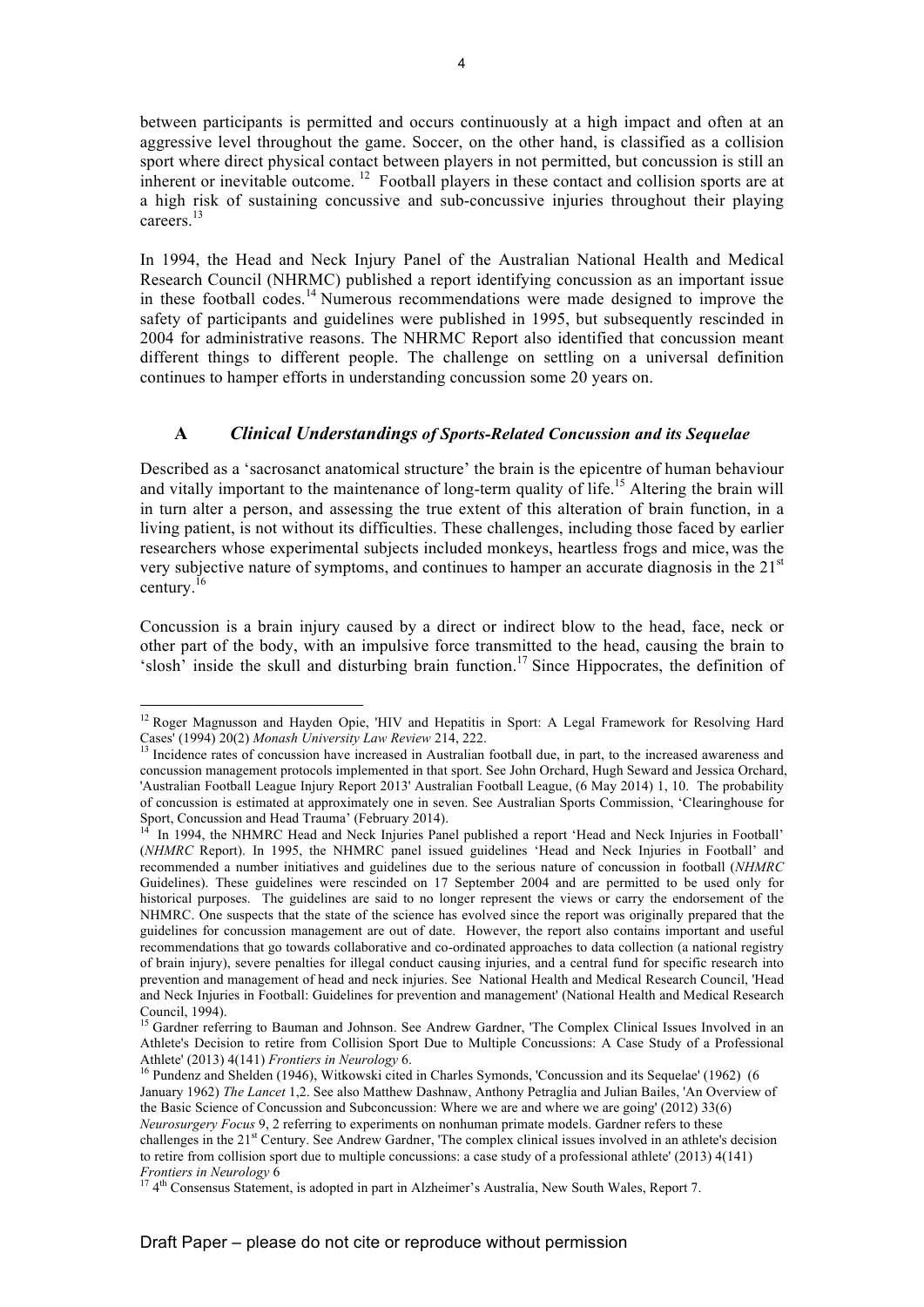concussion has continued to evolve, aligning with scientific discoveries and technological advances in diagnostic methods. However, despite these advances, there remains no universally accepted agreement on a standard definition of concussion, thus presenting a number of challenges and limitations in this field of study.<sup>18</sup> Risks associated with the effects of sub-concussive injuries—blows to the head that do not meet the threshold for diagnosis as a concussion—are not fully understood.<sup>19</sup> For the purpose of this paper, the term 'concussion' means concussive and sub-concussive head trauma.

A football player who has sustained a concussive or sub-concussive injury is thought to be at a greater risk of sustaining another injury if returned to play or practice before asymptomatic. Despite the evolving state of epidemiological certainty and developments in scientific knowledge, consensus exists in the medical literature that advocates for conservative concussion management as critical to ensure that a player is not further exposed to brain trauma whilst being in an 'injury-induced vulnerable state.<sup>20</sup> Within a professional sporting environment, the luxury of time to allow the brain to recover fully is constrained by sheer intensity and pressures within the competitive sporting environment, largely fuelled by performance-driven motivations and incentives of those participating in the competition. It is these dynamics that features prominently in terms of risk evaluation, assessment and assumption.

#### **B** *Moving towards Consensus*

Collaboration across a number of international sporting federations and medical experts with an interest in sports-related concussion first occurred in 2001 with the convening of the inaugural Concussion Conference in Vienna and the establishment of the Concussion in Sport Group  $(CISG)$ <sup>21</sup> One of the aims of this conference was to provide recommendations to improve athletes' safety for those who suffer concussive injuries in sports such as, ice hockey, football and other high impact sports.<sup>22</sup> Since 2001, three other symposia have been convened, and revised the Consensus Statements issued by the CISG. This revision was reflective of the evolving state of medical art and scientific knowledge. In 2012, the 4th International Conference of Concussion in Sport described injury constructs to include the rapid onset of short-lived impairment of neurological function that usually resolves spontaneously, but may evolve, and a graded set of clinical symptoms that may or may not involve loss of consciousness, some of which may be prolonged. $^{23}$ 

### **C** *Consequences*

The latent nature of concussion and the subjective elements of its sequelae contribute greatly to the difficulties and complexities associated with measuring the nature and scope of the risks it presents. One of the areas of complexity is the plethora of symptoms and variability of

<sup>18</sup> Paul McCrory, 'What's in a name?' (2001) 35 *British Journal of Sports Medicine* 285, responding to the confusion when concussion is described as a mild traumatic brain injury.

<sup>19</sup> Matthew Dashnaw, Anthony Petraglia and Julian Bailes, 'An Overview of the Basic Science of Concussion and Subconcussion: Where we are and where we are going' (2012) 33(6) (December 2012) Neurosurg Focus 9.<br><sup>20</sup> Edward Wojtys, et al, 'Concussion in Sports' (1999) 27(5) *American Journal of Sports Medicine* 676, 677.<br><sup>21</sup> The s

Federation and the governing body of collision sport, association football (soccer), the Federation *Internationale* 

*de Football* Association Medical Assessment and Research Centre (FIFA, F-MARC).<br><sup>22</sup> M. Aubry, et al, 'Summary and agreement statement of the first International Conference on Concussion in Sport,<br>Vienna 2001' (2002) 36(1

<sup>&</sup>lt;sup>23</sup> Paul McCrory, et al, 'Consensus Statement on Concussion in Sport: The 4th International Conference on Concussion in Sport held in Zurich, November 2012' (2013) 47(5) (Apr) *British Journal of Sports Medicine* 250, 251. (Consensus Statement).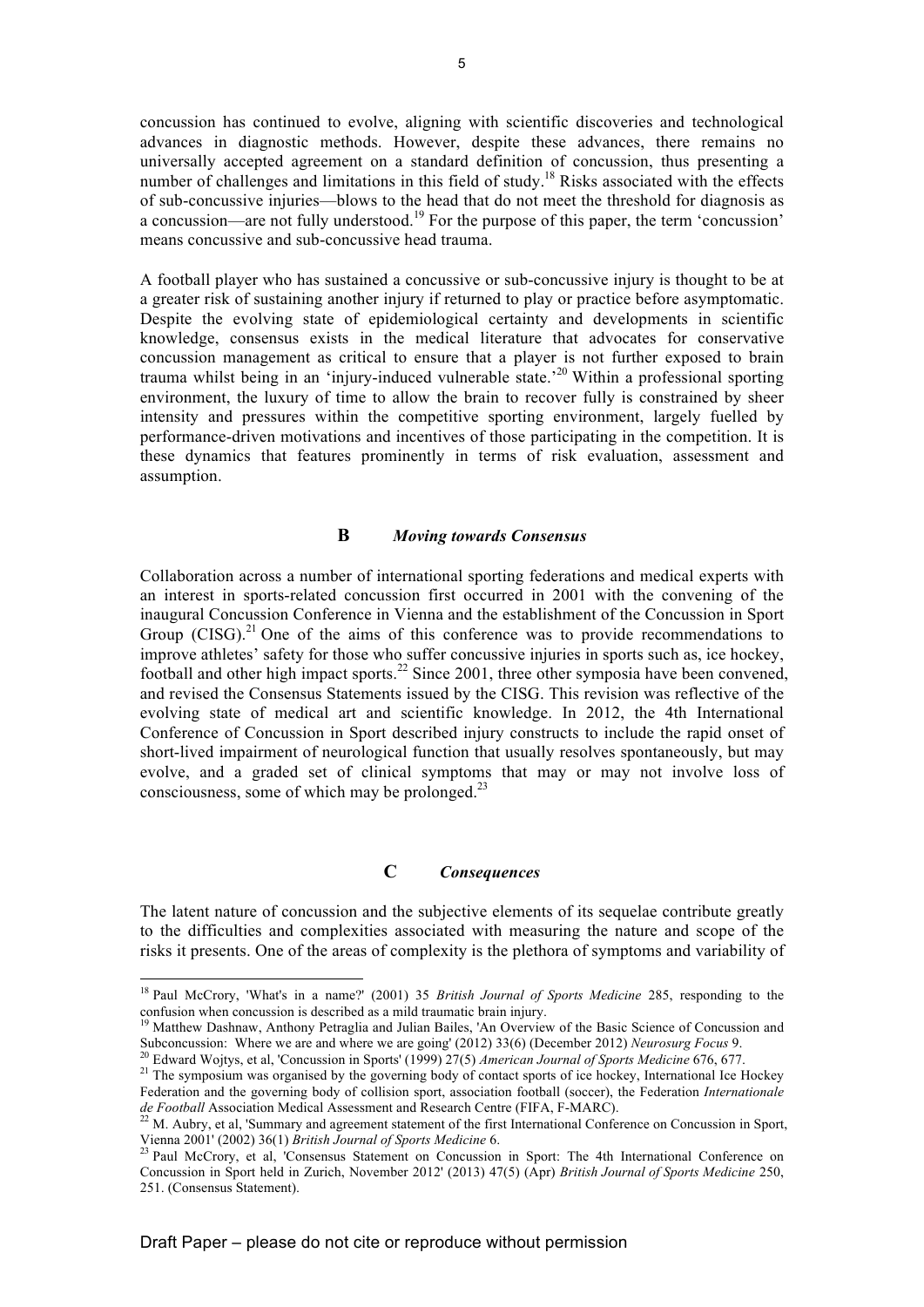the presentation of these symptoms. The symptoms that present in the first few minutes can be different to those, which present in an hour, 6 hours and beyond.<sup>24</sup> However, each case is different owing to evolving and variable range of symptoms and sequelae.

Symptoms in 80 to 90 per cent of adult patients resolve in a short period, estimated to be between seven to ten days—if managed properly.<sup>25</sup> The more complex cases are those where symptoms continue beyond this time frame. However, if concussion is not managed properly, there is a greater risk of further injury or serious damage due to the brain being in an 'injuryinduced vulnerable state'.<sup>26</sup> It is this vulnerability that supports the requirement for physical and cognitive rest until the patient is asymptomatic.<sup>27</sup> Currently there is no diagnostic method or tool that can determine when a patient is asymptomatic as there is no visible marker on either a routine MRI or CT Scan.<sup>28</sup> The nature, extent and scope of this long-term risk is an area that has polarised views in the scientific research community.

### **D** *CTE and Concussion*

*'… CTE is caused by repetitive brain trauma…the number or type of hits to the head needed to trigger degenerative changes is unknown…it is likely that other factors, such as genetics, may play a role in the development of CTE, as not everyone with a history of repeated brain trauma develops this disease. However, these other factors are not yet understood.' 29*

Perhaps one of the most contentious issues in the medical literature about sports-related concussion involves the nature and extent of the association between repetitive concussive and sub-concussive injuries and CTE. As previously indicated, what is now known as CTE was first discovered in 1928 in boxers. CTE is a progressive and degenerative disease of the brain. This disease has been linked to those with a history of repetitive concussion, triggering progressive degeneration of the brain tissue, leading to the build-up of abnormal tau protein. This brain degeneration is said to be associated with memory loss, confusion, impaired judgment, paranoia, impulse control problems, aggression, depression and, eventually, progressive dementia, graded according to stages I to IV.30

Over the past decade, public awareness of CTE has heightened following reports, in the United States, where medical research has associated CTE with American football and, subsequently class action litigation involving retired players and the National Football League (NFL) has ensued. At the 2009 Congressional Hearing on NFL Player Head Injuries, the director of the Centre for the Study of Traumatic Encephalopathy, Boston University (CTE Centre), Doctor Ann McKee, provided evidence about the nature of this association between CTE and concussion in American football. 31 Doctor McKee's evidence included references to 11 cases involving professional and college footballers, all of which exhibited clear evidence of CTE. Her testimony, further highlighted the extent of the issue, that during her 23

<sup>&</sup>lt;sup>24</sup> Winne Meewissee, University of Calgary, British Journal of Sports Medicine, Podcasts on Concussion,

<sup>(</sup>accessed November 2013) < https://soundcloud.com/bmjpodcasts/professor-winne-meet wisse-on>.<br>
<sup>25</sup> 4<sup>th</sup> Consensus Statement, 2.<br>
<sup>26</sup> Edward Wojtys, et al, 'Concussion in Sports' (1999) 27(5) *American Journal of Sports* 

routine assessment at the present time. PET scans are at the early states of development. See  $4<sup>th</sup>$  Consensus, 2.  $^{29}$  The answer to the questions, 'How you get CTE? Can I get CTE from one concussion/hit to the hea

Frequently Asked Questions, CTE Centre, Boston University, have provided these answers <http://www.bu.edu/cte/about/frequently-asked-questions/>. 30 Sports Legacy Institute, Chronic Traumatic Encephalopathy (2011), Centre for the Study of Traumatic

Encephalopathy, Boston University <http://www.sportslegacy.org/index.php/cte-and-concussions/what-is-cte>. 31 See House of Representatives Committee on the Judiciary, Government of the United States of America (111th Congress), Hearings on the Legal Issues Relating to Football Head Injuries (Part I & II) (28 October 2009 and 4 January 2010).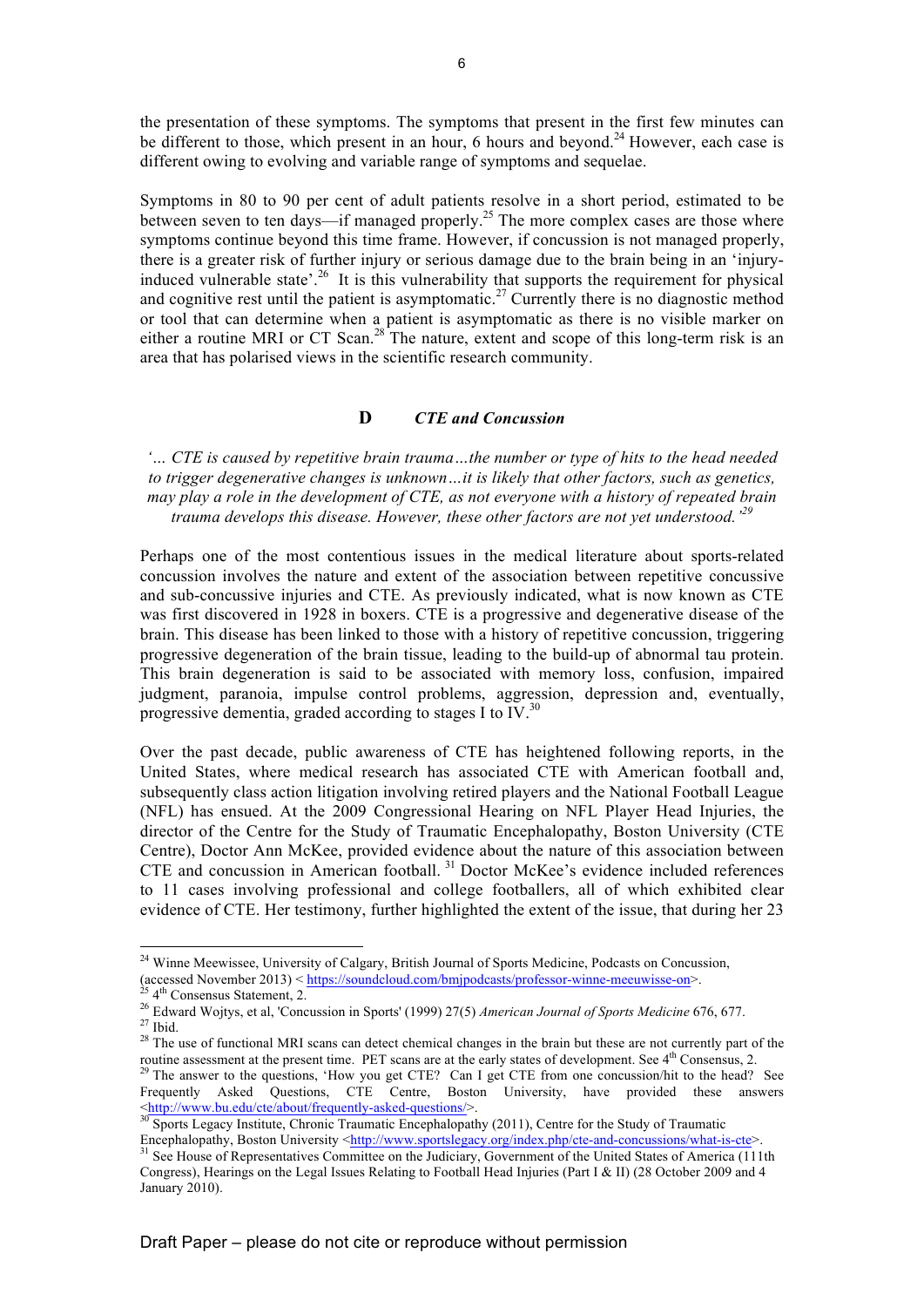year career, she had examined over '1000's brains' from all ages, walks of life, and she concluded that she had 'only seen this unique pattern with individuals with repetitive head trauma from football and boxing.'32

According to a recent study, 34 out of 35 former professional American football players had shown clear evidence of CTE.<sup>33</sup> In February 2014, the first Australian case was reported by the CTE Centre with the diagnosis of evidence of CTE in the post mortem examination of a 79 year old former rugby union player.<sup>34</sup> The CISG in the  $4<sup>th</sup>$  Consensus Statement indicated that the 'cause and effect relationship' had not been demonstrated between CTE and concussions or exposure to contact sport. The CISG also observed that 'the *speculation* that repeated concussion or sub-concussive impact causes CTE remains unproven' (my emphasis added).<sup>35</sup> In essence, there are significant differences of opinion regarding the association between the cumulative effects of sports-related concussion and CTE. Coupled with the complexities already associated with the lack of a universally accepted definition, sportsrelated concussion has the hallmark features of a 'wicked problem' drawing from a range of perspectives.<sup>36</sup>

In Australia, a number of advocacy groups have expressed concerns about sports-related concussion. In 2013, Alzheimer's Australia, New South Wales, issued a report entitled, '*Football, Head Injuries and the Risk of Dementia'*. This report described concussion in football as 'worrying', and added that cognitive changes were among the 'most common, long-lasting and most disabling symptoms' resulting directly from concussions. Further, this report described that these changes in a brain can affect a person's ability to learn, remember new information, the capacity to pay attention, organise thoughts, plan and make sound judgements.<sup>37</sup> The involvement of Alzheimer's Australia, New South Wales, demonstrates with clarity the wider societal implications of sports-related concussion and, coupled with the earlier report from Brain Injury Australia in 2012, there is support for a broader public perspective on the significance of this problem.<sup>38</sup> Additionally, these reports raise concerns about the risks associated with potential long-term neurological and cognitive decline and sports-related concussion. Further, according to actuarial data released in the United States of America, 14 per cent of NFL players will develop Alzheimer's disease and 14 per cent will develop moderate dementia across their lifetime.<sup>39</sup>

### **E** *State of the Science*

There is little doubt that sports-related concussion is a complicated issue. Despite the polarised views in the scientific community and the evolving state of scientific development, litigation lawyers in the United States were satisfied that there was sufficient scientific evidence to commence legal proceedings against the NFL, with the first claim filed against

<sup>33</sup> Ann C. McKee, et al, 'The Spectrum of Disease in Chronic Traumatic Encephalopathy' (2013) 136 *Brain - A Journal of Neurology* 43,50.<br><sup>34</sup> 'Brian Disease CTE Found in Former Manly Player Barry Taylor', *The Courier Mail* (online), 28 February 2014

 $\text{http://www.couriermail.com.au/sport/rugby/brain-disease-cte-found-in-former-mally-rugby-player-barry-}$ 

taylor/story-fnii0ksb-1226840201898)>.<br><sup>35</sup> Paul McCrory, et al, 'Consensus Statement on Concussion in Sport: The 4th International Conference on Concussion in Sport held in Zurich, November 2012' (2013) 47(5) *British Jou* 

<sup>&</sup>lt;sup>36</sup> Arie Freiberg, *The Tools of Regulation* (Federation Press, 2010); Annette Greenhow and Jocelyn East, 'Custodians of the Game: Ethical Considerations for Football Governing Bodies in Regulating Concussion<br>Management' (2014) Neuroethics.

<sup>&</sup>lt;sup>37</sup> Alzheimer's Australia, New South Wales, Report referring to traumatic brain injury (TBI).<br><sup>38</sup> Nick Rushworth, 'Policy Paper: Concussion in Sport' (Brain Injury Australia, October 2012).<br><sup>39</sup> Dan Diamond, 'NFL Player Suggest' *Forbes* (online), 9 September 2014 <http://www.forbes.com/sites/dandiamond/2014/09/12/nfl-playershave-30-chance-of-alzheimers-or-dementia-new-nfl-concussion-data-suggests/>.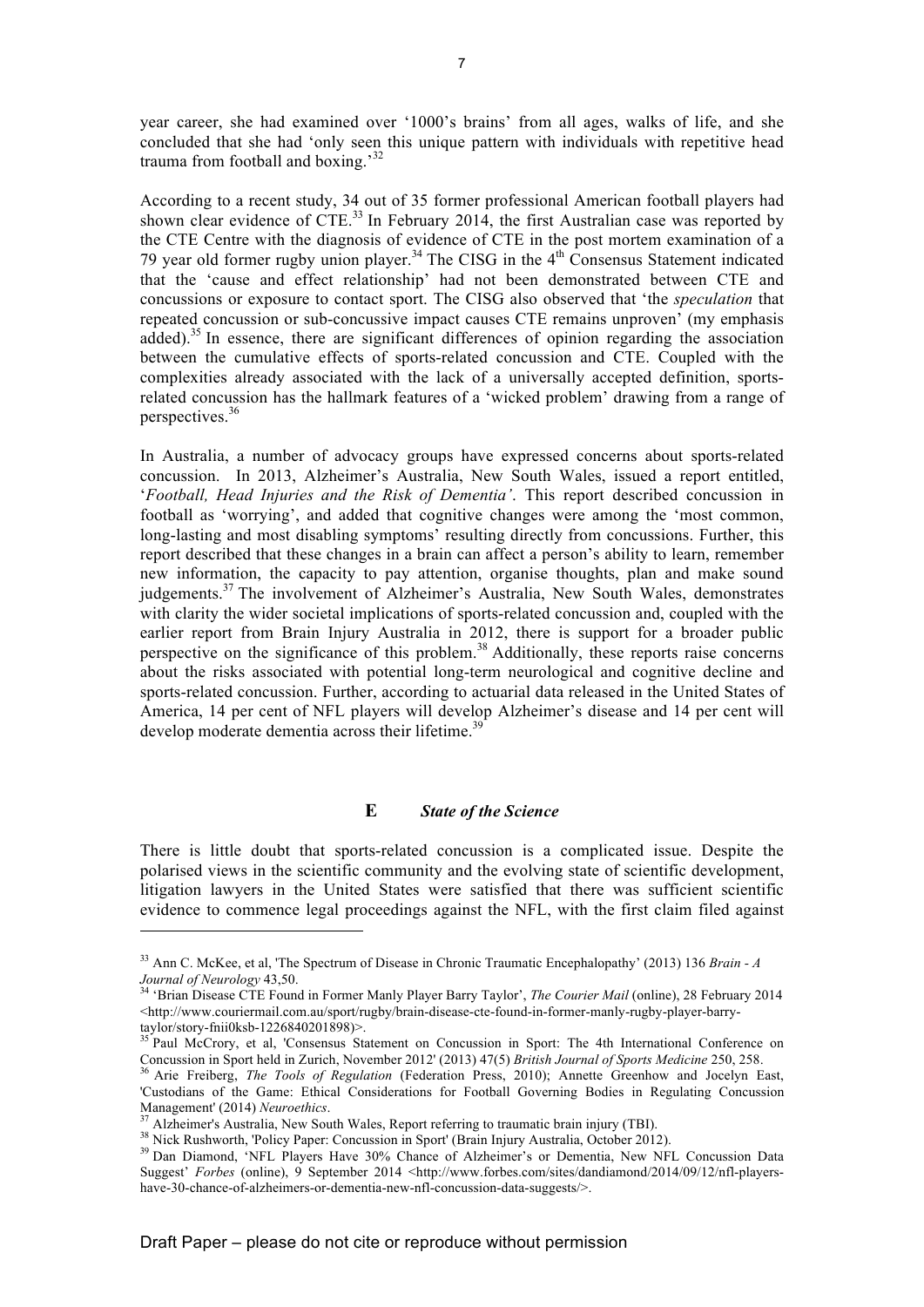the governing body in July 2011 (NFL Litigation). Dismissed at the time as idiosyncratic of the 'compensation culture' in the United States, upon reflection the proceedings were perhaps just the tip of the iceberg. $40$ 

### **III LEGAL DIMENSIONS TO SPORTS-RELATED CONCUSSION**

'*I think there's been a perception that the non-helmeted sports are somehow less likely or less prone to these kinds of diseases,' she said. 'There was also a time when people said C.T.E. was only an American problem. I think we are learning that, in both cases, those things aren't true and this is a problem that is going to be seen around the world*.' 41

It is held that any professional football player is expected to know that there will be a risk of injury and a reasonable likelihood of being subjected to fierce, deliberate and harmful contact within the parameters of the rules of the game.<sup>42</sup> Depending on the particular code and the playing position, these players are at risk of sustaining concussive and sub-concussive injuries across their professional playing careers.<sup>43</sup> However, the central focus of this paper is not on the obvious or inherent dangers associated with contact and collision sports, but rather on the legal consequences of mismanaging concussion and the latent harm to physical integrity, exposing more serious and long-lasting damage.

An Australian court is yet to test the legal vulnerabilities associated with the mismanagement of sports-related concussion. Drawing from recent litigation claims, primarily from the United States, allegations based on the tort of negligence have been made against the governing body, the national sporting organisations, the employer club, the team doctor, and school administration. <sup>44</sup> Insurers and the NFL have been involved in litigation over who is

<sup>40</sup> Greg Prichard, 'League and American football not concussion cousins, says medic', *The Age* (online), 17 May 2012,<http://www.theage.com.au/rugby-league/league-news/league-and-american-football-not-concussion-<br>cousins-says-medic-20120516-1yrbp.html>.

<sup>&</sup>lt;sup>41</sup> Quote by Dr Ann McKee. See Sam Borden, 'Soccer Star Bellini is Found to Have Had Brain Trauma', *International New York Times* (online), 23 September 2014 <

http://www.nytimes.com/2014/09/24/sports/soccer/soccer-star-bellini-is-found-to-have-had-brain- $\frac{3}{42}$ <br>
Trauma.html?ref=international& r=1>.<br>
<sup>42</sup> Justice Callinan in *Agar* noted that rugby is notoriously dangerous sport, [127].<br>
<sup>43</sup> Incidence rates of concussion have increased in Australian football due, in p

concussion management protocols implemented in that sport. See John Orchard, Hugh Seward and Jessica Orchard, 'Australian Football League Injury Report 2013' Australian Football League, (6 May 2014) 1, 10. The probability of concussion is estimated at approximately one in seven. See Australian Sports Commission, 'Clearinghouse for Sport, Concussion and Head Trauma' (February 2014).<br><sup>44</sup> The National Football League, the National Hockey League and FIFA have all been sued in respect of sports-

related concussion. The first claim against the NFL was filed in July 2011 in *Maxwell et al v National Football League et al,* No. BC465842 (Cal Super. Ct, 2011), with another 252 separately filed claims involving more than 4800 subsequently consolidated under a Consolidation and Transfer order dated 31 January 2012.Case Management Order No. 2, 26 April 2012 http://nflconcussionlitigation.com/?page\_id=274. The NHL was sued in November 2013 (*Leeman et al v NHL et al* 1:13-cv-01856 (D DC, 2013) and FIFA sued in August 2014. See *Mehr and ors v FIFA and ors* No.3:14-CV-03879 (Northern District Court of California, 2014). US Soccer and other national and state bodies responsible for soccer in the United States are joined as defendants in the FIFA claim. The NCAA has been sued and agreed to a US\$70million settlement. The Kansas City Chiefs, a NFL club, has been sued by former players in *Cooper et al v Kansas City Chiefs Football Club, Inc.* See Paul Anderson, 'The Fight must go on' NFL Concussion Litigation (3 December 2013) *<*http://nflconcussionlitigation.com/?p=1548>. An early case against a team doctor was in *Hoge v Mussel*, No 98 L 0996 (III.Lake County Court, July 5, 2000). See Hecht, Alexander, 'Legal and Ethical Aspects of Sports-related Concussion: Merril Hoge Story' (2002) 12 *Seton Hall Journal of Sport Law* 17, 21. Recently, Lucas Neville sued his former school, St Michael's College and St Vincent's University Hospital in Dublin over mismanaging sports-related concussion in school rugby union. See Augustus Cullen Law, 'ACL Secures *€* 2.75 for a young man who suffered second concussion playing rugby' (9 April 2014) <http://www.aclsolicitors.ie/news-events/current-news/acl-secure-%E2%82%AC2.75-million-foryoung-man-who-suffered-second-concussion-playing-rugby/>.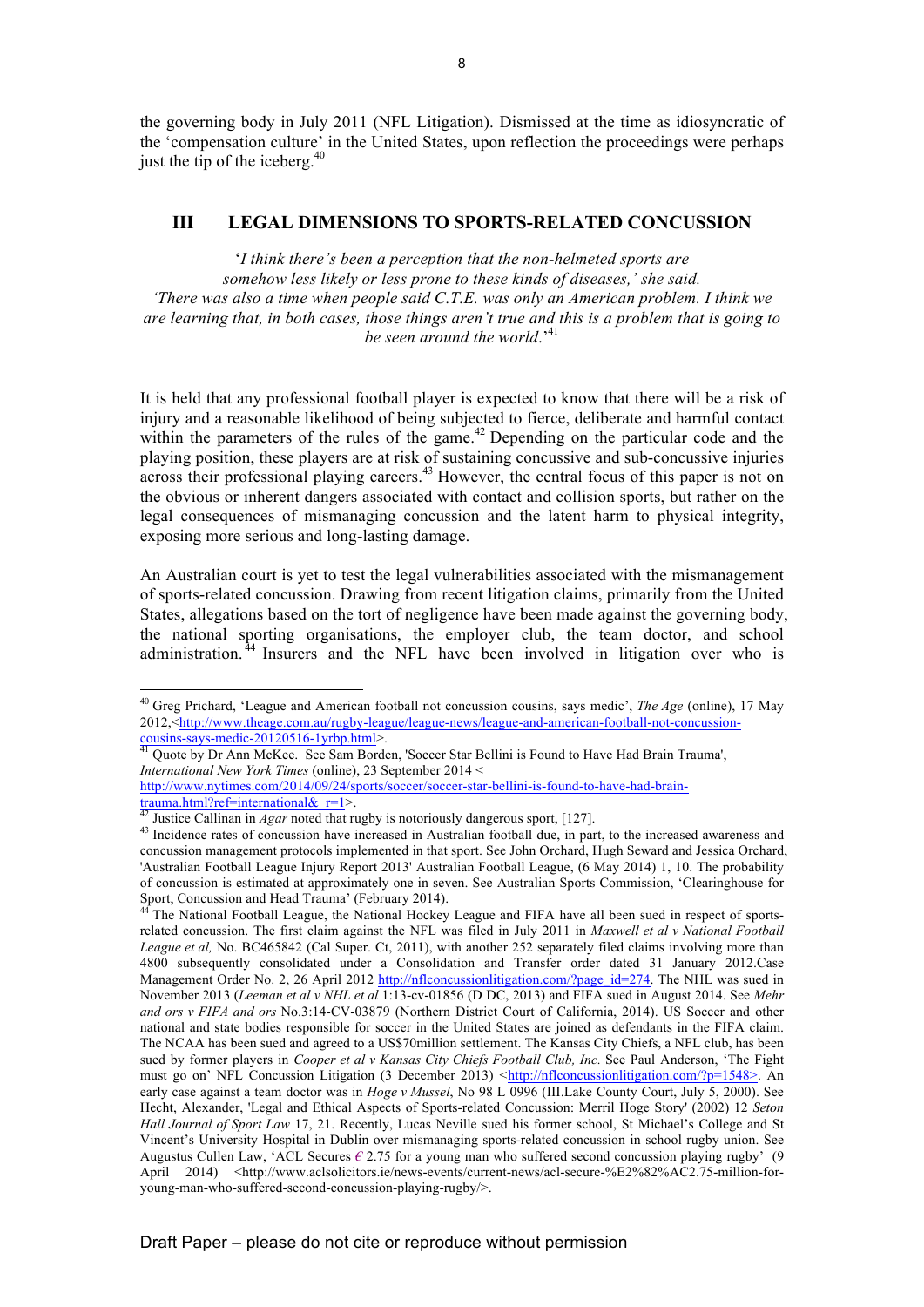responsible for indemnifying against the risks referred to in the NFL litigation.<sup>45</sup> This part of the paper will examine the allegations made against the NFL, the NHL and FIFA—albeit allegations that as yet remain unproven—in an effort to identify potential legal issues in negligence in an Australian football context.

#### **A** *The NFL Litigation*

The NFL concussion issues have been well documented in the past—from the early prelitigation 'Big Tobacco' analogies made in Congressional Hearings, to the filing of claims initially in 2011 and the mediated settlement in August 2013. The central allegation against the NFL was that it owed, and failed to discharge, a duty of care to protect players from the hazards of head knocks and repetitive concussions during their playing careers. Further, the claim also alleged fraudulent concealment of information with inherent conflicts of interest in the way the NFL-funded scientific research was managed. The initial response from the NFL was a vehement denial of the allegations that it knew and concealed the risks associated with repetitive concussion. It was also argued by the NFL that the collective bargaining agreements governed the players during their playing careers and subsumed all rights to compensation.

#### **1. The Pre-Congressional Hearing Phase**

 $\overline{a}$ 

An early chapter in the NFL's concussion narrative began in 2002 when Doctor Bennet Omalu, a forensic pathologist in Pittsburgh, conducted a routine autopsy on the body of deceased NFL footballer and subsequently published the paper entitled '*Chronic Traumatic Encephalopathy in a National Football League Player*.'<sup>46</sup> The response was immediate, with the NFL denying the validity of the research, dismissing the suggested link argued by Omalu and in response published the results of its own research, which concluded that in its view, there was no increased risk of repetitive concussion in football. Some suggested that the NFL embarked upon a campaign to minimise the issue, by discrediting the quality of the emerging independent research. $47$  The debate that ensued polarised both the football and scientific communities. Allegations of conflict and competing interests were arguments also made.

The body of scientific evidence amassing and media applying the moniker 'a concussion crisis,' it took a 2009/2010 Congressional Hearing for the NFL to undertake significant reform. These reform steps involved rule changes that were aimed to make the game safer, development of mandatory return-to-play directives and a strong commitment to fund more research into this serious issue. The NFL, after detailed public examination at this Congressional Hearing, was heavily criticised for failing to regulate its sport, for and in the best interests of its players and the public.<sup>48</sup>

<sup>45</sup> See for example, *TIG Insurance Co. v National Hockey League*, 651162/2014, New York State Supreme Court, New York County (Manhattan). Chris Dolmetsch, 'NHL Sued by Insurer Over Defense of Concussion Lawsuits', *Bloomberg* (online), 16 April 2014 <http://www.bloomberg.com/news/print/2014-04-16/nhl-sued-by-insurer-overdefense-of-concussion-lawsuits-1-.html>.<br><sup>46</sup> Bennet J. Omalu, et al., 'Chronic Traumatic Encephalopathy in a National Football League Player' (2005) 57(1)

*Neurosurgery* 128<br><sup>47</sup> Jennifer Heiner. 'Concussion in the National Football League: Jani v. Bert Bell/Pete Rozelle NFL Player Ret. Plan and a Legal Analysis of the NFL's 2007 Concussion Management Guidelines' (2008) 18 *Seton Hall Journal* 

House of Representatives 111th Congress. 2009, 2010. Legal Issues Relating to Football Head Injuries (Parts I and II): Hearing Before the H. Comm. on the Judiciary, 111th Cong. Congressional Record, 28 October 2009 and 4 January 2010. (*Congressional Hearing*).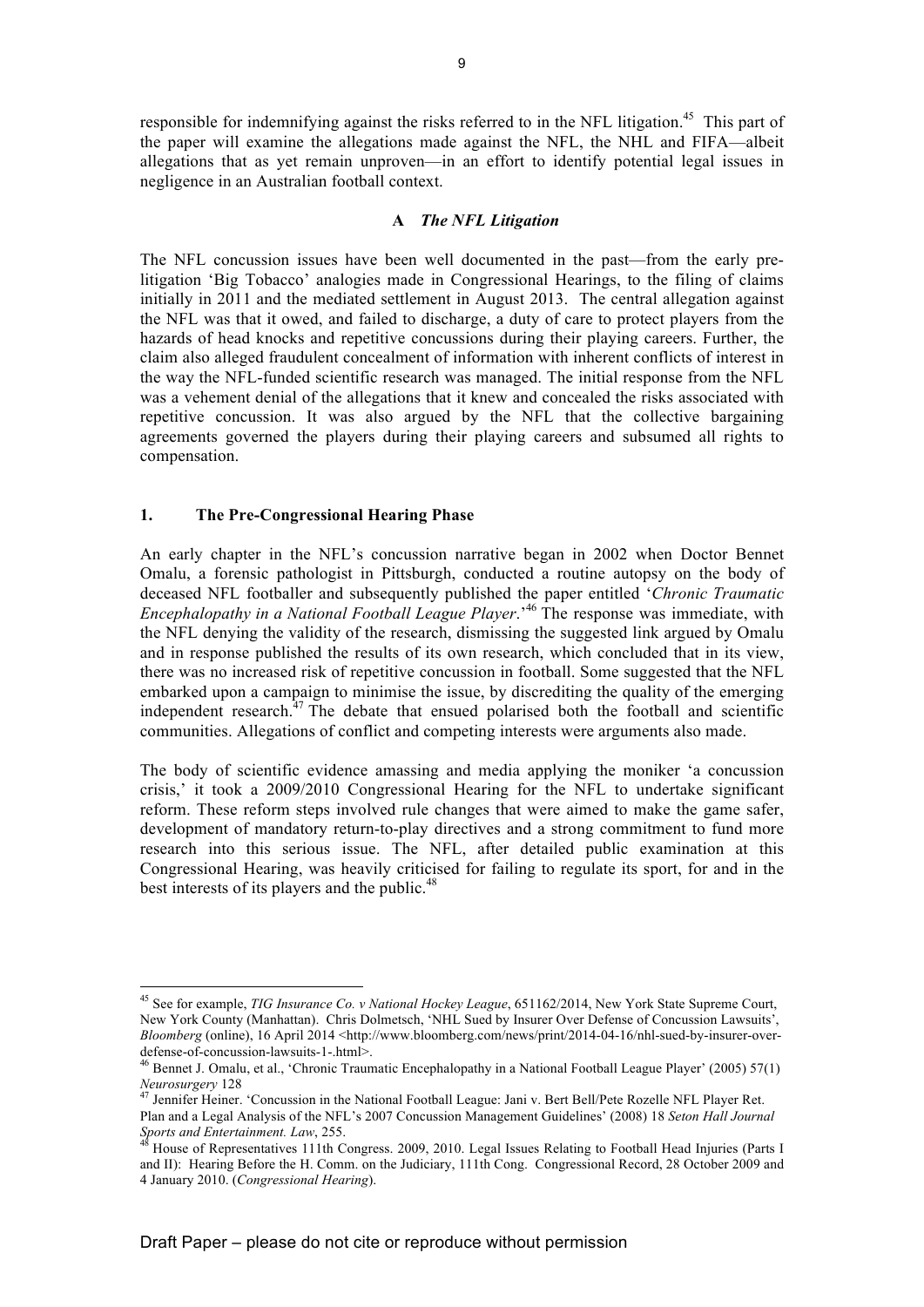### **2. The Litigation Phase**

Following this Congressional Hearing, litigation was commenced against the NFL, with the first claim filed in July 2011 that involved 75 retired NFL players. Within a relatively short period of time, 252 separate complaints were filed against the NFL that represented over 4800 NFL players. The common allegation made by the complainants was that the NFL owed a duty of care to protect its players, to inform, educate and warn players about the possible links to CTE.**<sup>49</sup>** These allegations were based on the NFL's primary role as rule-maker in the sport of American football.

The NFL litigation also alleged that these factors resulted in the NFL exerting significant influence over those involved in this sport including doctors, trainers, coaches and players.**<sup>50</sup>** Another issue raised by the complaints was the involvement and the role of a team's doctors, and a close examination of what was done to warn the players about the health risks associated with multiple concussions. The complex matrix of facts required a retrospective analysis of the practices in previous generations and expert evidence addressing the state of medical research at the relevant times.<sup>51</sup>

### **3. A Change of Attitude**

Following these Congressional Hearing, and perhaps influenced by the concussion litigation itself, the NFL have taken positive steps by engaging in open self-regulation, permeable to government, stakeholder and community expectations in designing its post-2010 regulatory responses. Examples include, the provision of unrestricted research funds to support concussion medical research; support of youth concussion laws across the United States and collaboration with the United States Military by working on common platforms of concussion and head injuries, both in football and the military.

Rule changes have been made designed to fundamentally prevent, manage and to treat players who sustain concussion and head injuries during play and training. Independent neurologists have been assigned to games to add an additional layer of scrutiny to a team doctor diagnosis and return-to-play decisions. Then in 2012, the NFL announced a US\$30 million commitment to support independent studies of neurological diseases, thus representing a sign of their commitment to meet high government, stakeholder and community expectations.

### **4. The NFL Settlement**

In July 2014, a mediated settlement of the NFL concussion litigation was approved. The large part of NFL's settlement involved an unrestricted Injury Compensation Fund to pay monetary awards to retired NFL players, which currently is approximately 21 000 eligible former players, who show symptoms of severe cognitive impairment, dementia, Alzheimer's, CTE or Amyotrophic lateral sclerosis (ALS). Factors such as age, the NFL playing seasons and other relevant medical conditions will be taken into account when assessing the amount of compensation a former player may be awarded. Determining the amount compensation for former NFL players are decided by independent doctors who in conjunction work with settlement administrators, appointed by the court. $52$ 

<sup>49</sup> *Maxwell et al v National Football League et al*, No. BC465842 (Cal Super. Ct, 2011).[525] [526]; *Easterling et al v National Football League et al*, 2:2011cv05209, [55] (Pa ED, 2011) [47]; *Evans et al v. National Football* 

League et al, No. 2:12-cv-02682-AB (Pa ED, 2012) [81].<br><sup>50</sup> Evans et al v. National Football League et al, No. 2:12-cv-02682-AB (Pa ED, 2012) [81].<br><sup>51</sup>Jon Campisi, 'NFL Players' Concussion Litigation - New 'Big Tobacco' -Newsline (online), 19 September 2012 <http://www.legalnewsline.com/spotlight/237346-nfl-players-concussion-

litigation---new-big-tobacco---moves-forward-in-philly>. <sup>52</sup> Paul Anderson, 'Historic Settlement Reached' *The Concussion Blog* (29 August 2013) <http://nflconcussionlitigation.com/>.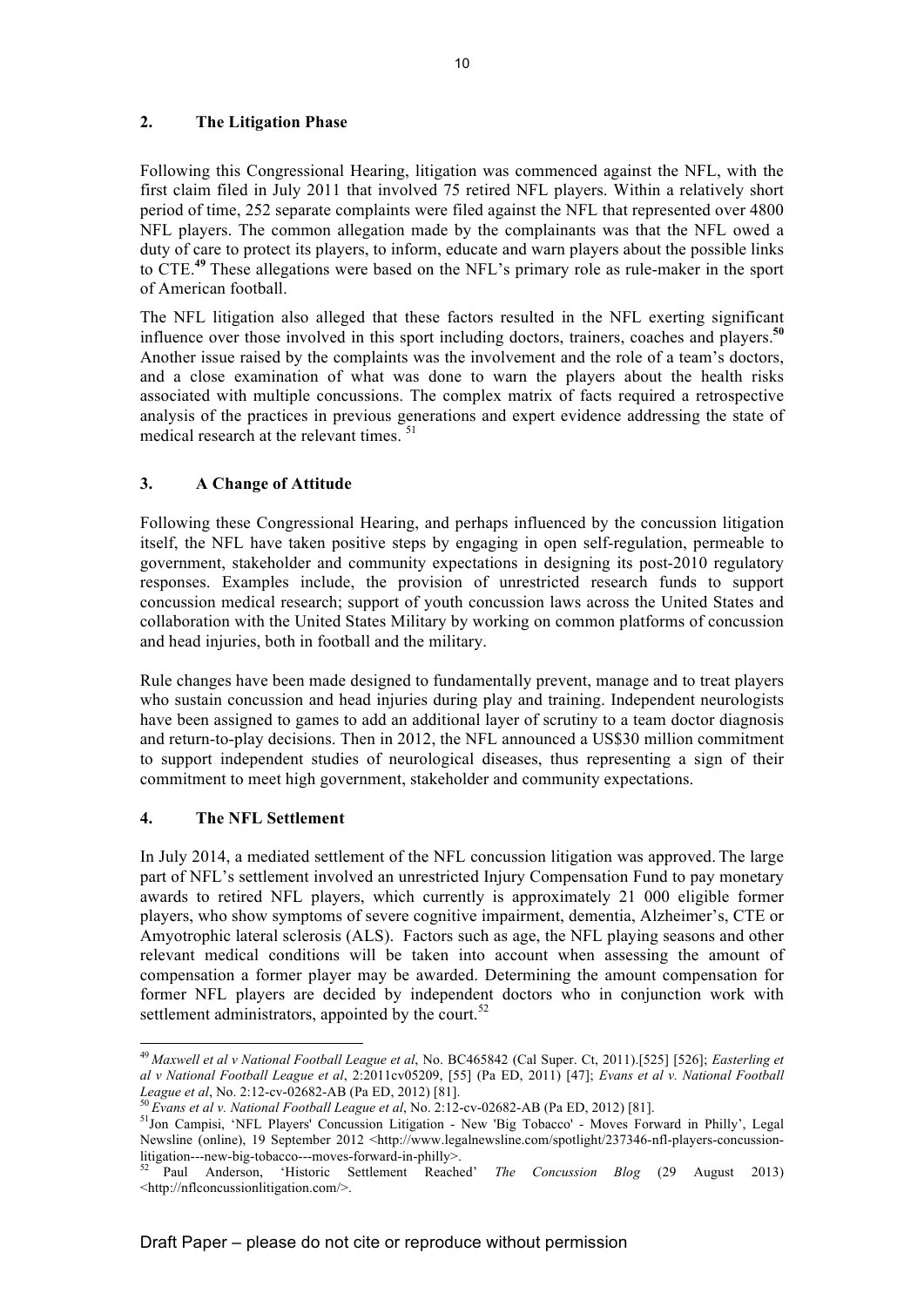The settlement is monumental, both in terms of quantum and significance, despite being wrapped in the usual 'no admission of liability' packaging and justified on a basis of the immediate needs of the claimants and the desire to avoid protracted and expensive litigation. Owing to the fact that the settlement was mediated, rather than litigated, the allegations of liability were never proven in court, on the balance of probability. Therefore, the question of whether the NFL breached its duties referred to in the NFL Litigation remains moot.

Settlement of the NFL Litigation closed one chapter on the concussion issues. This settlement goes some way towards compensating the harm caused and established a clearer future agenda for sports-related concussion. Some suggest that despite the NFL's good intentions, these initiatives came too late, and a proactive and more transparent approach by the NFL at an earlier stage could have achieved better health outcomes for players and the public. $53$ 

#### **B** *The NHL Litigation*

The class action complaint in *Leeman v National Hockey League and NHL Board of Directors* was filed in November 2013 against the National Hockey League (NHL) in the United States District Court, shortly after the NFL settlement was announced. $54$  The NHL Complaint once again sharpened the focus on the role of the governing body and the delicate balance in managing contact and collision sports, player health and spectator demands.<sup>55</sup>

The NHL Complaint portrayed the NHL as a governing body with ultimate control over the organisation, promotion and regulation of professional ice hockey. As the rule-making body, the claim alleges the NHL had unilateral control to set the rules and laws of the sport, and to define a risk framework for the hockey players to operate within. The pleadings refer to the annual income of the NHL and lucrative broadcasting and media arrangements that were in place. The aim of these pleadings were to portray the NHL, in terms of its profitability and size, to be designed to justify the assertion that the NHL held a 'superior and unique vantage point' and seeks to attribute responsibility on this basis as a 'self-appointed arbiter of player safety.<sup>56</sup> The claimants were retired professional ice hockey players, who had careers spanning across the 1970s, 1980s and 1990s. The original complaint involving ten players, but has increased to include over 200 retired players in six complaints.<sup>57</sup>

The central allegation made against the NHL is that it knew or should have known of the risks to players caused by repetitive concussions and its links to later cognitive disorders and neurological diseases. <sup>58</sup> By claiming that additional research was required and further investigations needed, the claimants alleged that the NHL engaged in active and purposeful concealment, which failed to provide truthful and accurate information and, further, failed to take appropriate action to protect the players. Despite its role as arbiter for player safety, the claim alleges that the NHL deliberately promoted, and profited from, a culture of violence to increase spectator appeal and the value of its media and broadcasting rights within the North

<sup>53</sup> Daniel S. Goldberg, 2013. 'Op-Ed: Public Interests & the NFL Concussion Litigation Settlement' NFL

Concussion Litigation (online), 10 September 2013 <http://nflconcussionlitigation.com/?p=1514.>.<br>
<sup>54</sup> Leeman et al v NHL et al, 1:13-cv-01856 (D DC, 2013) (NHL Complaint).<br>
<sup>55</sup> For further details about the NHL Complain 2013 NHL and NFL Concussion Litigation in the United States' (2013) *The Commentator*, ANZSLA, 89,1-6. <sup>56</sup> The NHL Complaint appeared on The Front Page, with the story on the NHL's US\$4.9 billion media rights deal

appearing on 5. See Sports Law Weekly, 'Former NHL Players File Concussion Lawsuit Against League', *Sports Lawyers Association and the Tulane Sports Law Press* (online) 25 November 2013 to 1 December 2013, <https://www.sportslaw.org/members/secureDocument.cfm?docID=1019>.

<sup>&</sup>lt;sup>57</sup> 'NHL Concussion Lawsuit Grows to over 200: Lawyers' CBC Sports (online), 27 November 2013  $\leq$ http://www.cbc.ca/sports/hockey/nhl/nhl-concussion-lawsuit-grows-to-over-200-players-lawyers-1.2443059>. 58 NHL Complaint [15].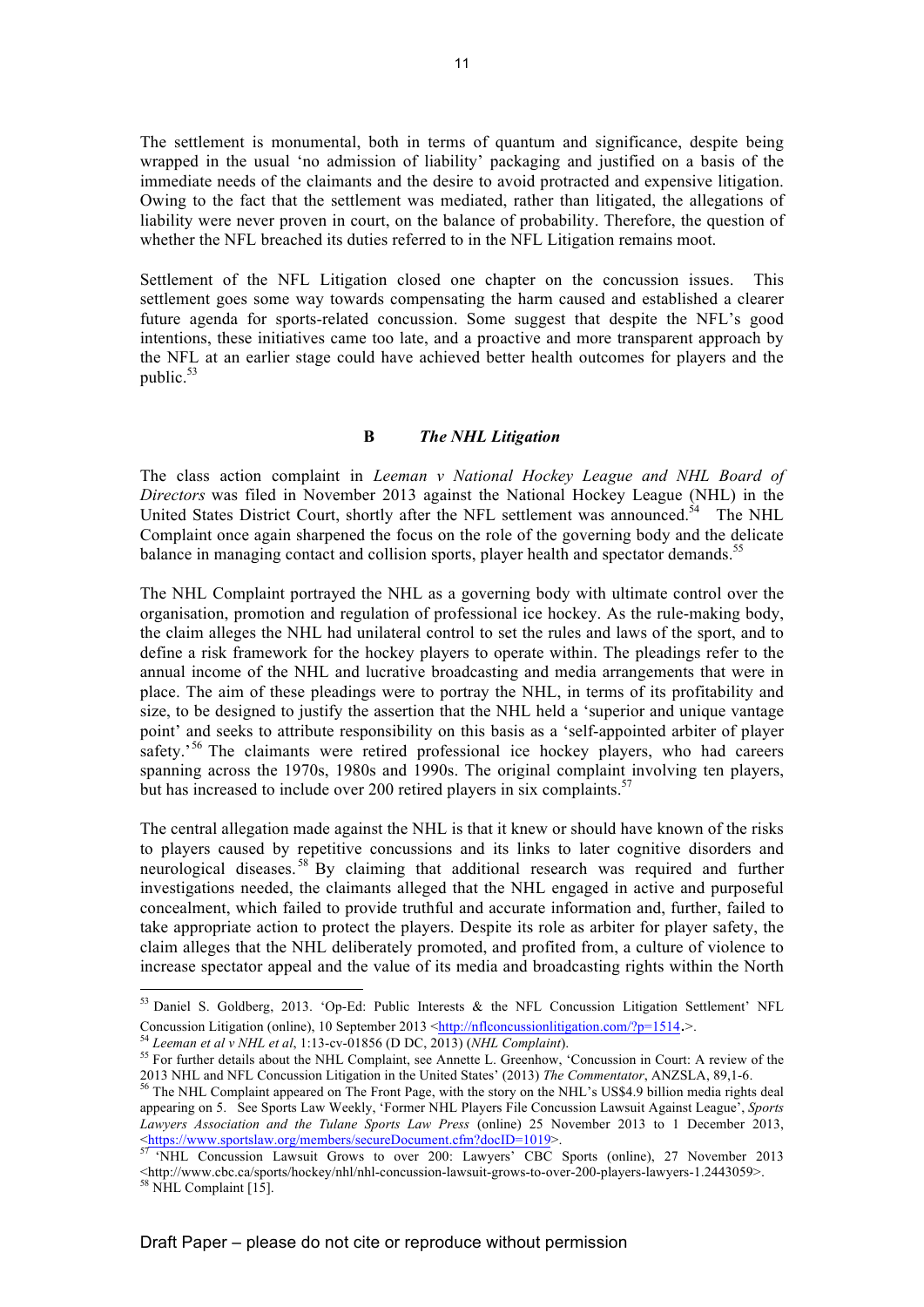American market.<sup>59</sup> At this early stage in this litigation it remains to be seen whether the NHL will demonstrate a willingness to negotiate a settlement with the plaintiffs.

### **C** *FIFA Complaint*

In August 2014, proceedings were filed in the United States against FIFA and a number of other sporting associations in the organisational hierarchy responsible for the management of concussion in youth soccer in the United States.<sup>60</sup> Two former junior soccer players and three parents have brought the complaint seeking class action certification. Unlike the NFL and NHL litigation, which involved allegations of mismanagement at the professional level, the FIFA proceedings involve claims of mismanaging concussion at the junior level and alleging FIFA had a duty to protect players at all playing levels.

The allegations include failure by the governing authorities, responsible for soccer, in the United States to take the appropriate steps to reduce concussion related injuries. The FIFA Complaint relies heavily upon the Consensus Statements issued by the Consensus in Sport Group and academic publications seeking to establish the state of the medical art and science at the relevant times.  $61$ 

The FIFA Complaint alleges negligence against the governing body and organisations within the junior soccer hierarchy for failing to educate and warn players, disclose risks, promulgate rules, and concealing and misrepresenting important facts. <sup>62</sup> This complaint alleges that the defendants knew or ought to have known of the dangers associated with concussion by heading the ball or attempting to head the ball.<sup>63</sup> Comparisons have been made to other sports where changes to the rules were made to minimise the risk associated with concussion.<sup>64</sup> The central allegation here is that the defendants failed to take the necessary steps to alter the rules and that this failure caused the injuries to the claimants.

Further, this complaint alleges a breach of a voluntary undertaking by each defendant that it assumed the role of supervisor, regulator, monitor and provider of appropriate rules to minimise the risk of injury.<sup>65</sup> Unlike the NFL and NHL litigation, the FIFA Complaint is not seeking monetary damages but changes to align concussion management policies to other sports. It is also seeking medical monitoring to detect the manifestation of post-injury symptoms.<sup>66</sup>

### **D** *A Comparative Review of the Concussion Litigation*

Irrespective of the evolving nature of scientific knowledge, the fact that the litigation was filed against the NFL, NHL and FIFA suggests that the litigation lawyers were satisfied that a case could be made in establishing a nexus between repetitive concussions and the players' complaints. Interestingly, the FIFA litigation relies heavily upon all consensus statements issued by the CISG. However, the medico legal statements in the Consensus Statements has

<sup>59</sup> NHL Complaint [199]. <sup>60</sup> *Mehr and ors v FIFA and ors* No.3:14-CV-03879 (Northern District Court of California, 2014). (*FIFA Complaint*) [15]. The proceedings have been issued against FIFA, US Soccer Federation, US Youth Soccer Association, American Youth Soccer Organisation, US Club Soccer and California

Youth Soccer Association.<br><sup>61</sup> FIFA Complaint, [4] [6].<br><sup>62</sup> FIFA Complaint, [7] referring to J. T Master, A. G. H Kessels, M. D. Lezak and T. Troost, 'A Dose-<br><sup>63</sup> FIFA Complaint, [7] referring to J. T Master, A. G. H Kes Response Relation of Headers and Concussion with Cognitive Impairment in Professional Soccer Players' (2001) 23(6) *Clinical and Experimental Neuropsychology* 770.<br><sup>64</sup> FIFA Complaint, [11].<br><sup>65</sup> FIFA Complaint, [434]-[444].<br><sup>66</sup> FIFA Complaint, [445]–[451].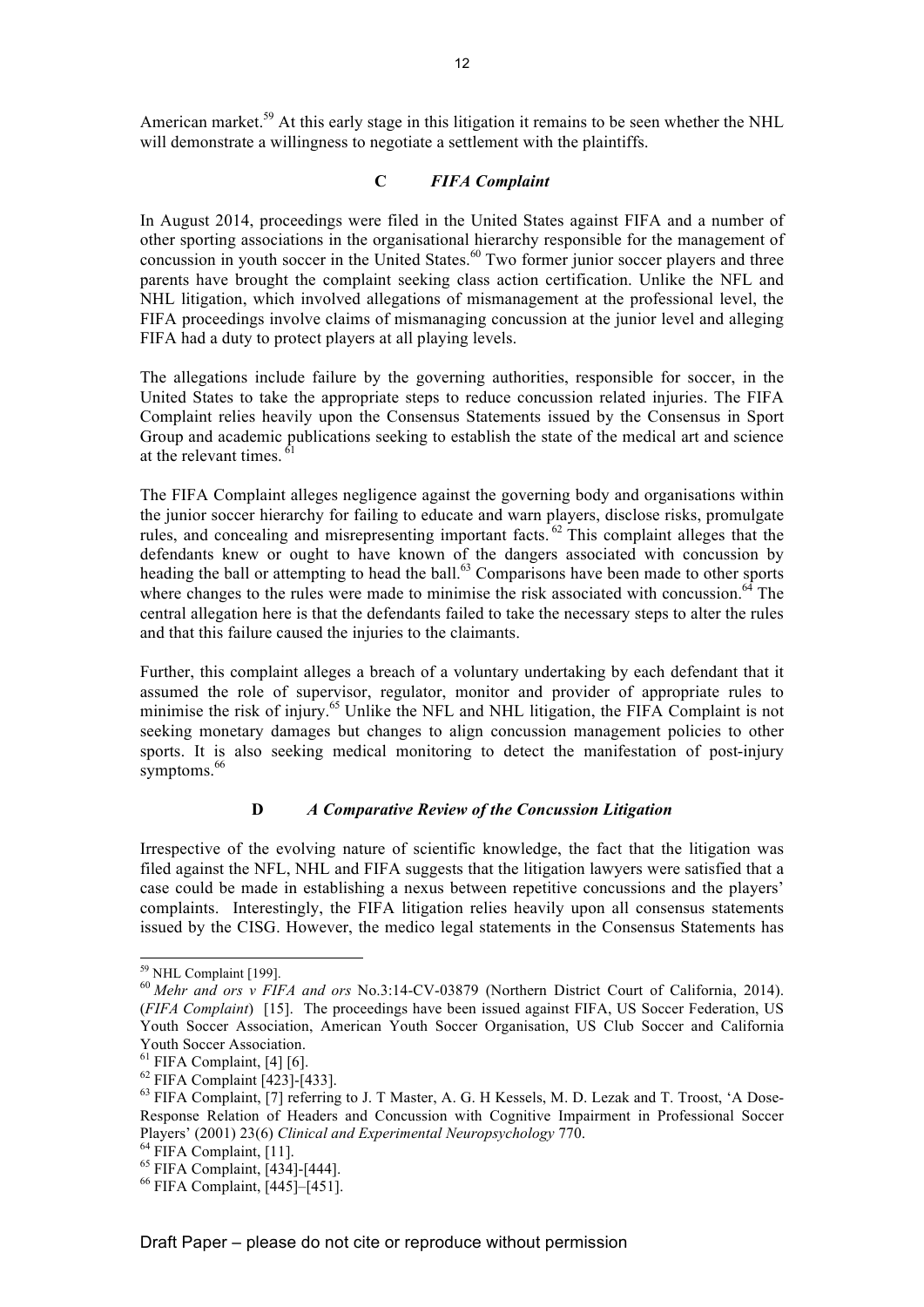varied over the years; with the 1<sup>st</sup> Consensus Statement offered as 'an analysis of concussions in sports' and providing a 'summary of the state of the art' at the relevant time. Whereas the  $3rd$  and  $4<sup>th</sup>$  Consensus Statements provided a scope for the medico legal statement that was refined to limit the application as not intending to set a standard of care.

The following questions have been formulated in the context of the concussion litigation in the United States:

- $\triangleright$  whether the governing body knew or ought to have known that participants who sustain repetitive concussive events, sub-concussive events and/or brain injuries were at significantly greater risk for chronic neurological diseases and disabilities during their playing careers;
- $\triangleright$  whether the governing knew or ought to have known that participants who sustained repetitive concussive events, sub-concussive events and/or brain injuries are at significantly greater risk for chronic neurological diseases and disabilities later in life;
- $\triangleright$  whether the governing body assumed a voluntary duty through the creation of its concussion management programs and policies to inform its players of the risks of concussive events, subsconcusive events and/or brain injuries;
- $\triangleright$  whether the governing body actively and purposely concealed information from its players regarding the severe risks of concussive events, sub-concussive events and/or brain injuries, and whether this caused damages; and
- $\triangleright$  whether the governing body caused or contributed to Plaintiffs' damages by:
	- o historically ignoring the true risks of concussive events, sub-concussive events and/or brain injuries suffered by players;
	- o failing to disclose the true risks of repetitive concussive events, subconcussive events and/or brain injuries to players;
	- o refusing to address the issue of concussive events, sub-concussive events and/or brain injuries despite a growing body of evidence establishing a link between sports and such injuries; and
	- o refusing to amend its rules and procedures and equipment requirements to effectively protect its players.

The NFL settlement demonstrates that there were potential legal vulnerabilities in the NFL's position. However, the plaintiffs were equally facing the challenges of establishing jurisdiction, causation, and the state of the science at the relevant time, and the extent to which they contributed to the harm. A further challenge was establishing the date of discovery for the purpose of suspending the statute of limitations in the relevant jurisdictions.

### **E** *The Australian Context*

Within the Australian context, allegations such as those contained in the NFL and NHL litigation would likely constitute a novel case and would very much depend on the particular circumstances of the case. The overarching consideration is whether, at the relevant time, reasonable care was taken to protect and enhance the safety of participants in the sport. This would also require a determination of whether concussion protocols reflected the state of medical art and scientific knowledge in sports medicine at the relevant time. From a regulatory perspective, questions arise concerning the implementation and enforcement of the protocols, with appropriate and consistent sanctions being applied for non-compliance.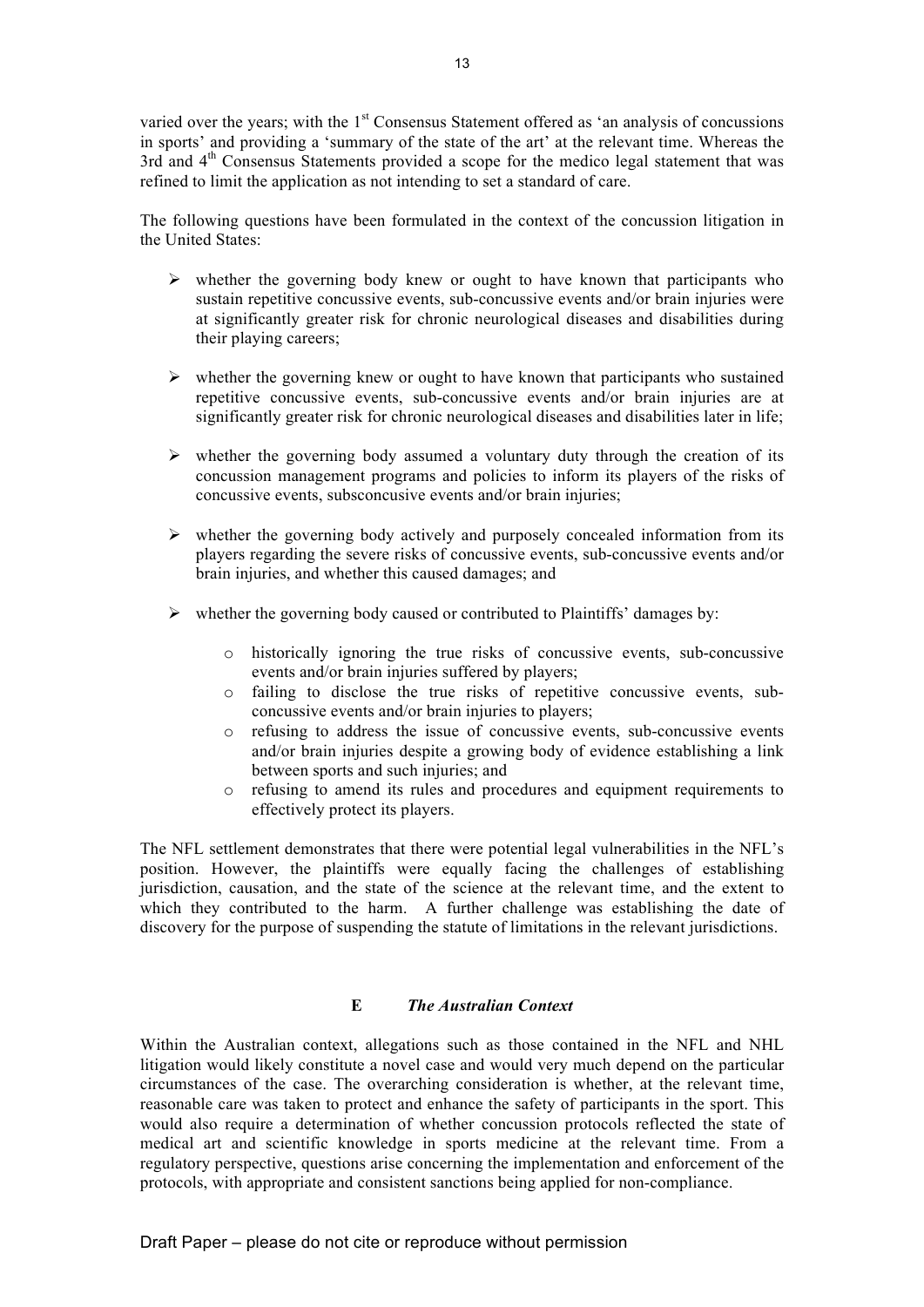The law affords protection to a person whose physical integrity has been compromised, with such claims regulated by the common law and the civil liability legislation in each State and Territory. <sup>67</sup> Sport, including football, does not operate in a 'law-free zone' and is not a protected domain or immune from issues associated with harmful conduct against others. <sup>68</sup> Justice Kitto observed in *Rootes v Shelton*, 'there is nothing new or mysterious about sport, being older than the common law itself.<sup>'69</sup> Factors such as, the nature and rules of the particular sport, the motivation for participation and the organisation of the competition are all relevant considerations.<sup>70</sup>

There are relatively few cases in Australia involving claims for personal injuries sustained in contact or collision sport, and only a small number of cases involving claims directly against the sports administrators in failing to protect participants.<sup>71</sup> There are no cases that examine legal responsibility of a governing body in Australia in relation to sports-related concussion and negligence involving claims for personal injuries suffered by a professional player. At the elite level of professional football, complaints associated with career-ending concussive injuries have, thus far, been determined by accessing the internal mechanisms facilitated by the governing body in accordance with the collective bargaining agreements.<sup>72</sup>

#### **1 Establishing a Duty**

Drawing from the earlier cases involving allegations of negligence in a sporting context, courts appear to be strongly influenced by the values of individual responsibilities and risk choice, particularly by adult volunteers, moving away from the 'paternalistic high-point' reached in the early 1990s.<sup>73</sup> The threshold issue for determination is whether a duty of care is owed under either an established or a novel category.

The civil liability reforms did not codify the tort of negligence and the foundational 'neighbour' principle established in *Donoghue v Stevenson*<sup> $\frac{74}{4}$ </sup> is relevant when considering whether a duty of care exists. An established category includes the duty owed between an employer and an employee. The Australian Taxation Office has ruled that a professional

<sup>67</sup> *Civil Liability Act 2003* (Qld); *Civil Liability Act 2002* (NSW); *Civil Law (Wrongs) Act 2002* (ACT); *Wrongs Act 1958* (Vic); *Civil Liability Act 2002* (Tas); *Civil Liability Act 1936* (SA); *Civil Liability Act 2002* (WA);

<sup>&</sup>lt;sup>68</sup> Justice Kirby in the minority judgment in *Woods v Multi-Sport Holdings Pty Ltd* (2002) 186 ALR 145 at [101] – [104] considered that the law does not accept that the rules in sport establish the law's standard of reasonable care. As held by Barwick CJ in the earlier case of *Rootes v* Shelton (1967) 116 CLR 383, 385, the rules have some value but are not definitive in setting the standard of care at law. For a detailed analysis of the minority judgment. See Kylie Burns, 'It's Just Not Cricket: The High Court, Sport and Legislative Facts' (2002) 10 Torts Law Journal 1.<br><sup>69</sup> See Rootes v Shelton (1967) 116 CLR 383, 387. The High Court of Australia held that the common law of

negligence applies to sporting activities and reinforced the principle that the rules of the sport may constitute one of the circumstances to be taken into account but is not definitive in determining the legal standard of care. <sup>70</sup> Justice Kirby in *Woods v Multi-Sport Holdings Pty Ltd* (2002) 186 ALR 145 considered commercial elements

were of importance in determining the duty of care. In *Sibley v Milutinovic* [1990] *Aust Torts Reports* 81-013, citing D. Thorpe et al, *Sports Law* (Oxford University Press, 2013) 199, 200, Miles CJ considered that both the rules of the game and the relevant law must be considered.

<sup>&</sup>lt;sup>71</sup> *Agar v Hyde* (2000) 201 CLR 552; *Haylen v New South Wales Rugby Union Ltd* [2002] NSWSC 114; *Green v Country Rugby Football League of NSW* [2008] NSWSC 26.<br><sup>72</sup> An agrily gase in the AEL involved the extinement

An early case in the AFL involved the retirement of Dean Kemp and compensation payment for career-ending concussive injuries in 2001. Since that time, a number of other players have been awarded compensation for concussive injuries. See Samantha Lane, 'Head injury payouts revealed', *The Age* (online), 1 April 2011< www.theage.com.au/afl/afl-news/head-injury-payouts-revealed-20110331-1cngm.html>. <sup>73</sup> The paternalistic highpoint is attributed to the decision in *Nagle v Rottnest Island Authority* (1993) 177 CLR 423.

See Kylie Burns, 'It's Just Not Cricket: The High Court, Sport and Legislative Facts' (2002) 10 *Torts Law Journal* 1,2.

 $74$  [1932] AC 562. In establishing the threshold element of whether a duty of care is owed to another, the 'neighbour' principle identifies that reasonable care must be taken to avoid acts or omissions which are reasonably foreseeable and would be likely to injure another.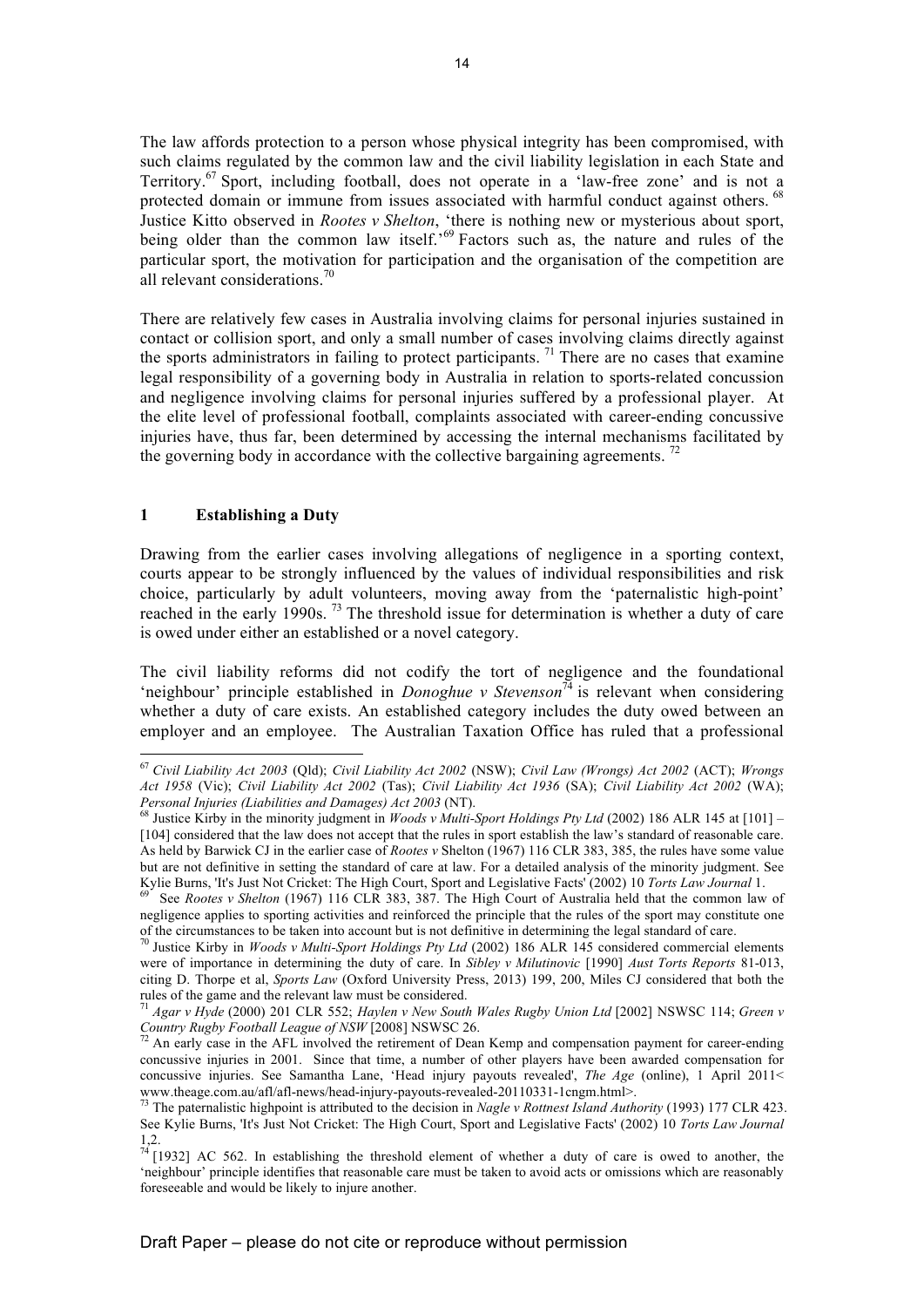footballer is a person who makes a living by playing football, such as rugby league, rugby union, soccer and Australian rules.<sup>75</sup> The court has classified such a person as an employee of a team or club pursuant to a contract of employment.**<sup>76</sup>** This recognised the nature of the contractual relationship between the team and the player, but the relationship between the governing body and a professional player has not as yet been tested.

### **a. Professional Athletes**

In *Agar v Hyde*,  $^{77}$  the injured players were recreational participants who voluntarily participated in the sport of rugby union. The High Court of Australia held that no duty of care existed in these circumstances, but left open the question of whether this case would have been differently decided in circumstances involving employment of professional players or in cases involving children.<sup>78</sup>

The criteria for establishing a novel category of duty of care, the salient features test, was developed by the High Court of Australia in 2001, following the decision in *Agar v Hyde*. The novel test now requires a consideration of variety of factors, including the nature and foreseeability of the harm, the degree of control, proximity, vulnerability and reliance, knowledge, risk-choice and autonomy.<sup>79</sup> Any examination of whether a duty of care exists between a governing body and a professional player would need to be considered in light of this salient features test and careful consideration of the relevant factors, examined below.

### **2 Rule-Making Function**

Operating within a self-regulated system, governing bodies are expected to promulgate rules to ensure sport their sport is safe. The nature and effect of these rules and the methods of selfregulation by the governing body are of vital importance to preserve the integrity of the sport. They also form the basis upon which the law tolerates, *inter alia*, assault and participant consent in combat, contact and collision sports. <sup>80</sup> However, this also carries responsibilities to ensure that rules reflect the current standards and modified to reflect the current practice, and enforced consistently and vigorously to achieve the objectives of providing a safe sport system.

It has been suggested that there is scope to assert that governing bodies have legal obligations based on their rule-making function.<sup>81</sup> Whether this then translates to a legal duty in the case of sports-related concussion and whether it extends to professional players will depend on a number of factors, including the degree of legal control to enforce the rules within the particular context. The salient features test would need to be satisfied to determine if it can fall within a novel category.

<sup>&</sup>lt;sup>75</sup> Australian Taxation Office 'Professional Footballers - General Tax Guide' (26 June 2014).

<sup>&</sup>lt;sup>76</sup> Adamson v West Perth Football Club Inc. (1979) 27 ALR 475, [71].<br>
<sup>77</sup> (2000) 201 CLR 552.<br>
<sup>78</sup> (2000) 201 CLR 552. Hayden Opie, 'The Sports Administrator's Charter: Agar v Hyde' (2001) 9 *Torts Law* 

*Journal* 131, 146-149.<br><sup>79</sup>*Sullivan v Moody* (2001) 207 CLR 562 at 579. Other features include the nature of the activity, the nature of the hazard, any potential indeterminacy of liability, the nature of consequences of action to avoid the harm, the existence of conflicting duties from other principles of law or statute and the desirability or need for conformance and coherence in the structure and fabric of the common law. See also Allsop P in *Caltex Refineries (Qld) Pty Ltd v Stavar*, [2009] NSWCA 258, [101]-[106].<br><sup>80</sup> For a summary describing this de facto immunity in the context of boxing and the importance of a regulatory

system underpinning sport involving intentional infliction of harm, see Jack Anderson, 'The Right to a Fair Fight:

Sporting Lessons on Consensual Harm' (2014) 17(1) *New Criminal Law Review* 55, 70. <sup>81</sup> *Watson v British Boxing Board of Control* [2001] 2 WLR 1256, 1150,1160; Hayden Opie 'The Sports Administrator's Charter: Agar v Hyde' (2001) 9 *Torts Law Journal* 131.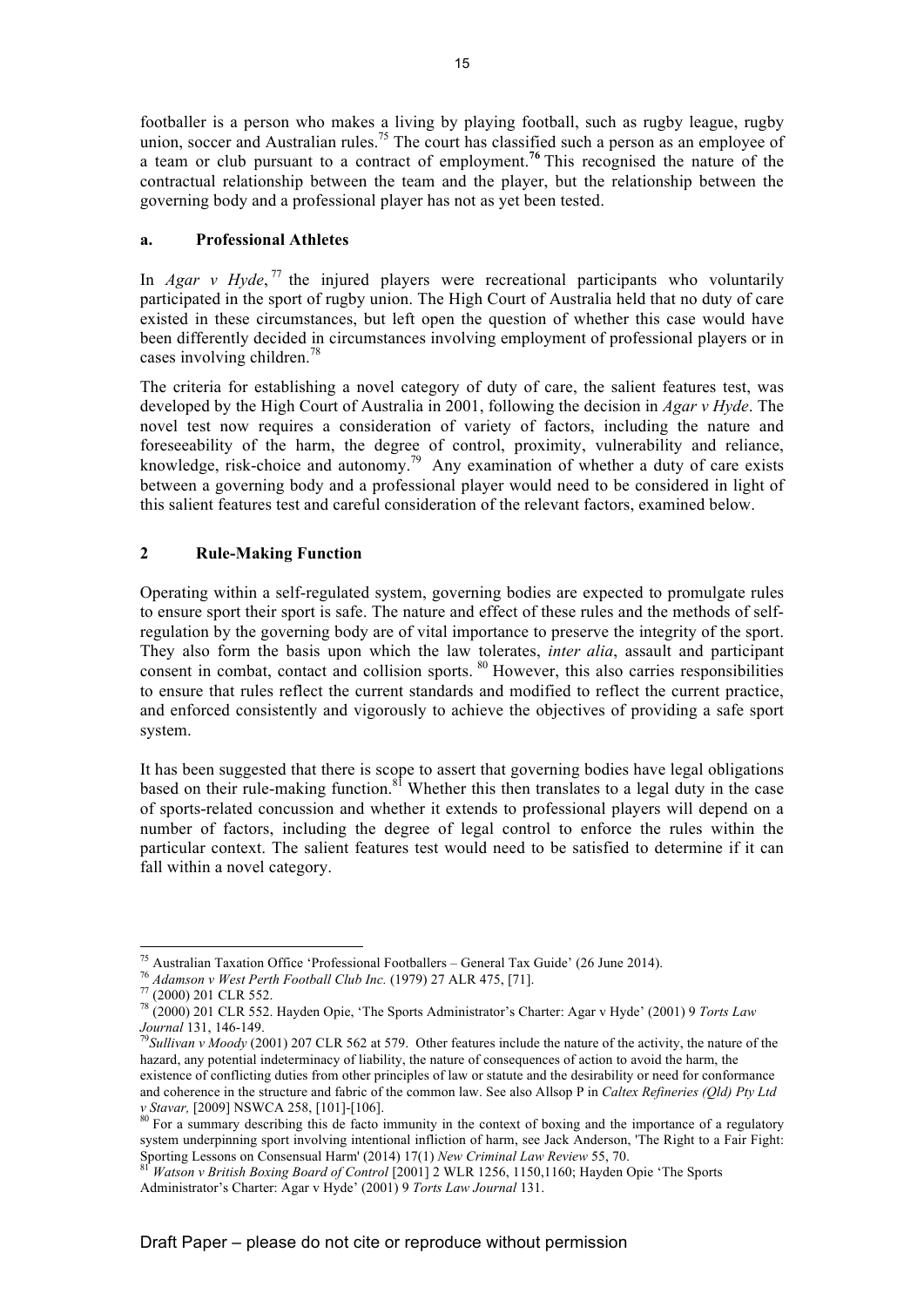### **3 Degree of Control and Proximity**

The degree of control and proximity between a governing body and a participant are important features when considering the existence of a duty of care. The four football codes operating at a professional level in Australia exercise varying degrees of influence and practical control over aspects of the particular sport, clubs and players.

This relationship would appear to be closer within those codes of football regulated by the national governing body. By way of illustration, the Australian Football League (AFL) is the rule-maker and principal controller in the promotion, organisation and regulation of Australian football.<sup>82</sup> It is the exclusive authority to grant licenses and rights to participate in the competition and it has the power to design, implement and enforce policies, rules and promulgates the Laws of the Game. The standard player contract in the AFL is a triparted agreement between the AFL, a licensed club and a player. The significance of this contractual arrangement was tested recently in the context of enforcement of the anti-doping regime in Australia.<sup>83</sup>

#### **4 Dangerous Recreational Activities**

 $\overline{a}$ 

One of the reforms introduced under the civil liability amendments included the introduction in some jurisdictions of a defence of 'dangerous recreational activity'(DRA). Having established the elements, a claimant might nonetheless be disentitled from succeeding in an action as a result of the DRA defence. This defence disentitles a claimant for compensation for injuries arising from the materialisation of an obvious risk of a DRA.<sup>84</sup>

This reform is aimed at shifting risk and allocating responsibility to those who participate in DRAs.<sup>85</sup> Risk categorisation plays a significant role in the application of this defence and despite the statutory definitions of 'obvious risk' and 'dangerous recreational activities', the matter is far from clear.<sup>86</sup> The particular circumstances of the case will be relevant in determining whether the risk is characterised as an obvious risk or inherent risk.<sup>87</sup> In the context of professional sport and dangerous recreational activities, Wood J determined in *Dodge v Snell* that the DRA defence does not apply to those who play sport as an occupation or profession.<sup>88</sup>

#### **F** *The New Zealand Context*

The taxpayer funded no-fault injury compensation system, administered by the Accident Compensation Commission (ACC) has largely replaced personal injuries litigation in New

 $82$ For a detailed outline of the AFL's activities, see Australian Football League, 'Australian Football League Annual Report 2013' (2013).<br><sup>83</sup> The effectiveness of this arrangement was demonstrated recently when the AFL relied on its contractual powers

to compel players to co-operate with anti-doping investigations by ASADA in *Essendon Football Club v* 

*Australian Sports Anti-Doping Authority* [2014] FCA 1019. <sup>84</sup> This exemption applies in four states. See *Civil Liability Act 2003* (Qld) s 19; *Civil Liability Act 2002* (NSW) s 5L; *Civil Liability Act 2002* (Tas) s 20,;*Civil Liability Act 2002* (WA) s 5H. There is no dangerous recreational

activity exemption in Victoria.<br><sup>85</sup> See recommendation 11 outlined in 'the Ipp report'; David Ipp, 'Review of the Law of Negligence – Final<br>Report' (September 2002) 4, [4.11]-4.18].<br><sup>86</sup> According to Thema in Si

<sup>&</sup>lt;sup>86</sup> According to Thorpe and Stewart, the defence has only been succeeded on one occasion in the Supreme Court or Court of Appeal in New South Wales as at 2006 in the case of *Great Lakes Shire Council v Dederer & Anor* 

<sup>&</sup>lt;sup>87</sup> See Mason J in *Lormine Pty Ltd & Anor v Xuereb* [2006] NSWCA 200, [31].<br><sup>88</sup> Dodge v Snell [2011] TASSC 19, [261]-[264], [270]. Justice Woods found support for this view by examining the meaning of 'recreational' and the second reading speech to Parliament.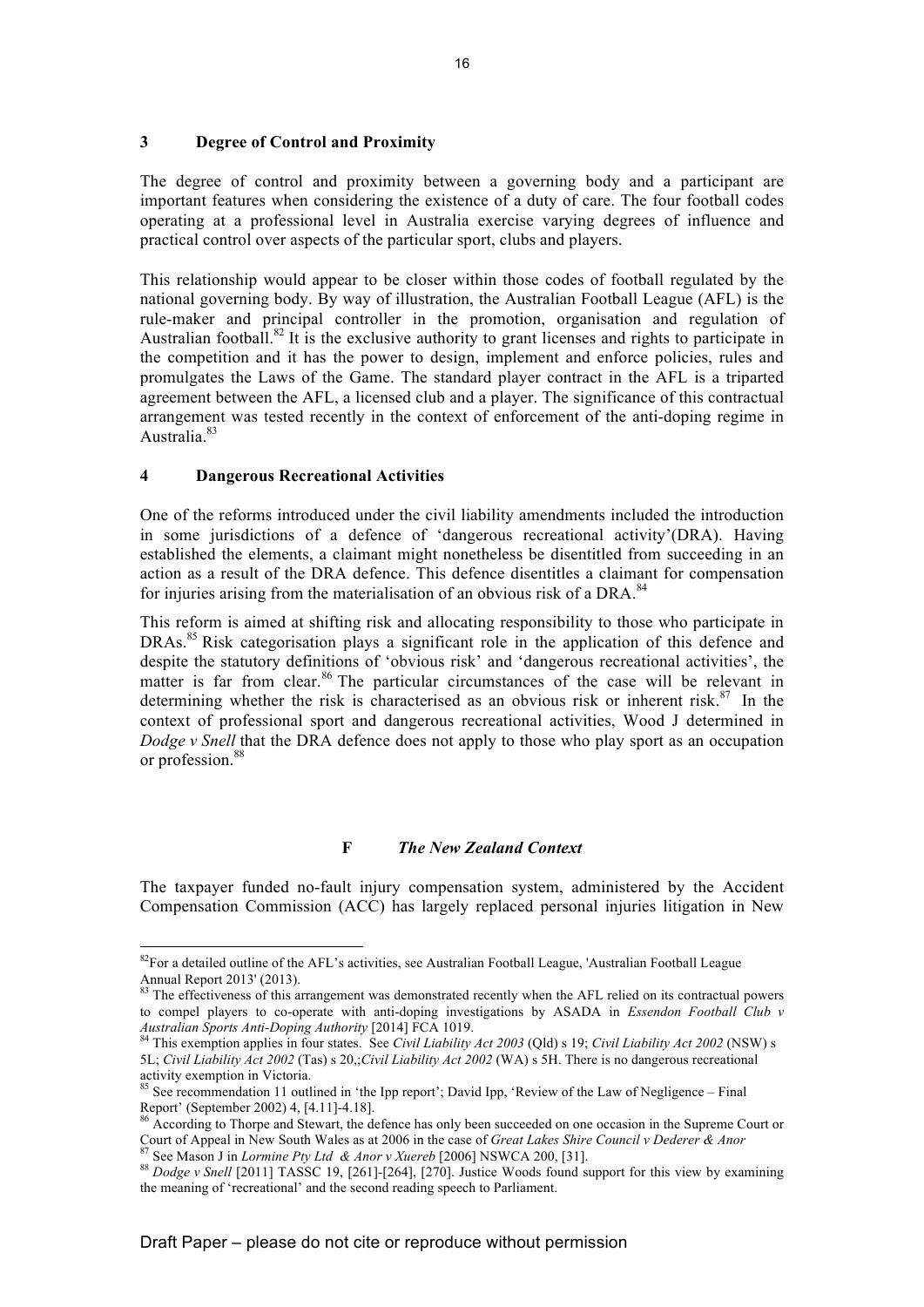Zealand.<sup>89</sup> A claimant who has suffered a personal injury is entitled to make an open access claim to the ACC at the time of seeking medical treatment from a registered health professional.

Studies published in 2008 and 2014 have provided detailed descriptive data associated with the costs of sports-related concussion, accounting for 6.3 per cent of injury entitlement costs and the highest mean cost per claim.<sup>90</sup> In 2014, a 10-year study between July 2001 and June 2011 identified 20,902 moderate-to-serious sports-related concussion claims. The costs, including compensation payments, associated with these claims amount to NZ\$16 546 026. The codes of rugby union and soccer had the highest number of claims.<sup>91</sup> These statistics demonstrate the high cost of sports-related concussion and, moreover, support the framing of discussing this important issue from a public health perspective.  $92$ 

### **IV ETHICAL CONSIDERATIONS IN THE SOCIAL CONTEXT**

Sports-related concussion raises numerous medical and legal issues, but is it fundamentally an ethical issue? Does a governing body have an ethical obligation as custodian or 'guardian' of the game vested with the responsibility to protect participants across all playing levels? <sup>93</sup> The important health benefits associated with participation link sport and society.<sup>94</sup> Sport is a neutral instrument itself, but societies often expect sport to produce champions and elite athletes, and to encourage mass participation for the development and health of communities.<sup>95</sup> Society also expects that through this process, risk-assessments be made on the continuum of benefit versus harm in the public interest. Ethical foundations and a clear understanding of the concept of 'public interest' should necessarily underpin risk-assessments in this context.

### **A** *The Public Interest in Sports-related Concussion*

'Public interest' has been described as 'exceptionally indeterminate and amorphous'. 96 Goldberg considers the public impact of the NFL concussion litigation extending beyond the private rights of the individual participants and their rights to seek compensation, arguing that the public interest element is justified on the basis of the social responsibility of the NFL owed to all participants in the sport of American football.<sup>97</sup> Sports-related concussion should be considered in a social context for a number of reasons.

<sup>&</sup>lt;sup>89</sup> *Injury Prevention, Rehabilitation and Compensation Act 2001* (NZ). All claims, excluding actions for gross negligence, are made through the ACC. The scheme has almost completely removed the right of individuals to sue in negligence for personal injury that falls within the compensation scheme under s 317 (1). See CCH, *Sports Law*: *Personal Injuries New Zealand*, (at 75-620)..<br><sup>90</sup> D. King, et al, 'Rugby league injuries in New Zealand: a review of 8 years of Accident Compensation

Corporation injury entitlement claims and costs' (2009) 43(8) *British Journal of Sports Medicine* 595, 597. Sports-

<sup>&</sup>lt;sup>91</sup> For a 10 year review of ACC sports-related concussion costs, see Doug King, et al, 'Sports-related concussions in New Zealand: A review of 10 years of Accident Compensation Corporation moderate to severe claims and costs' (2014) 17 Journal of Science and Medicine in Sport 250, 251.

<sup>&</sup>lt;sup>92</sup> Daniel S. Goldberg, 'Mild Traumatic Brain Injury, The National Football League, and the Manufacture of Doubt: An Ethical, Legal and Historical Analysis' (2013) 34 *Journal of Legal Medicine* 157.

 $^{93}$  FIFA describes itself as 'guardian of the game. FIFA Complaint, above n 60.<br><sup>94</sup> In addition to the physical health benefits of sport participation, recent studies found that keeping adolescents in sport is fundamental to mental health with adolescents who drop out of organised sport being 10 to 20 per cent more likely to be diagnosed with a mental health problem during the next three years than their peers who stay in organised sport. Australian first study uses sport to reduce depression and suicide rates in young men. See University of Wollongong, 'Australian First Study uses Sport to Reduce Depression and Suicide Rates in Young' (Media Release, 9 October 2014) <http://medianet.com.au/releases/release-details?id=811940>.<br><sup>95</sup> Annette Greenhow and Jocelyn East, 'Custodians of the Game: Ethical Considerations for Football Governing

Bodies in Regulating Concussion Management' (2014) *Neuroethics*. <sup>96</sup> Freiberg, above n 36. <sup>97</sup> Goldberg, above n 92.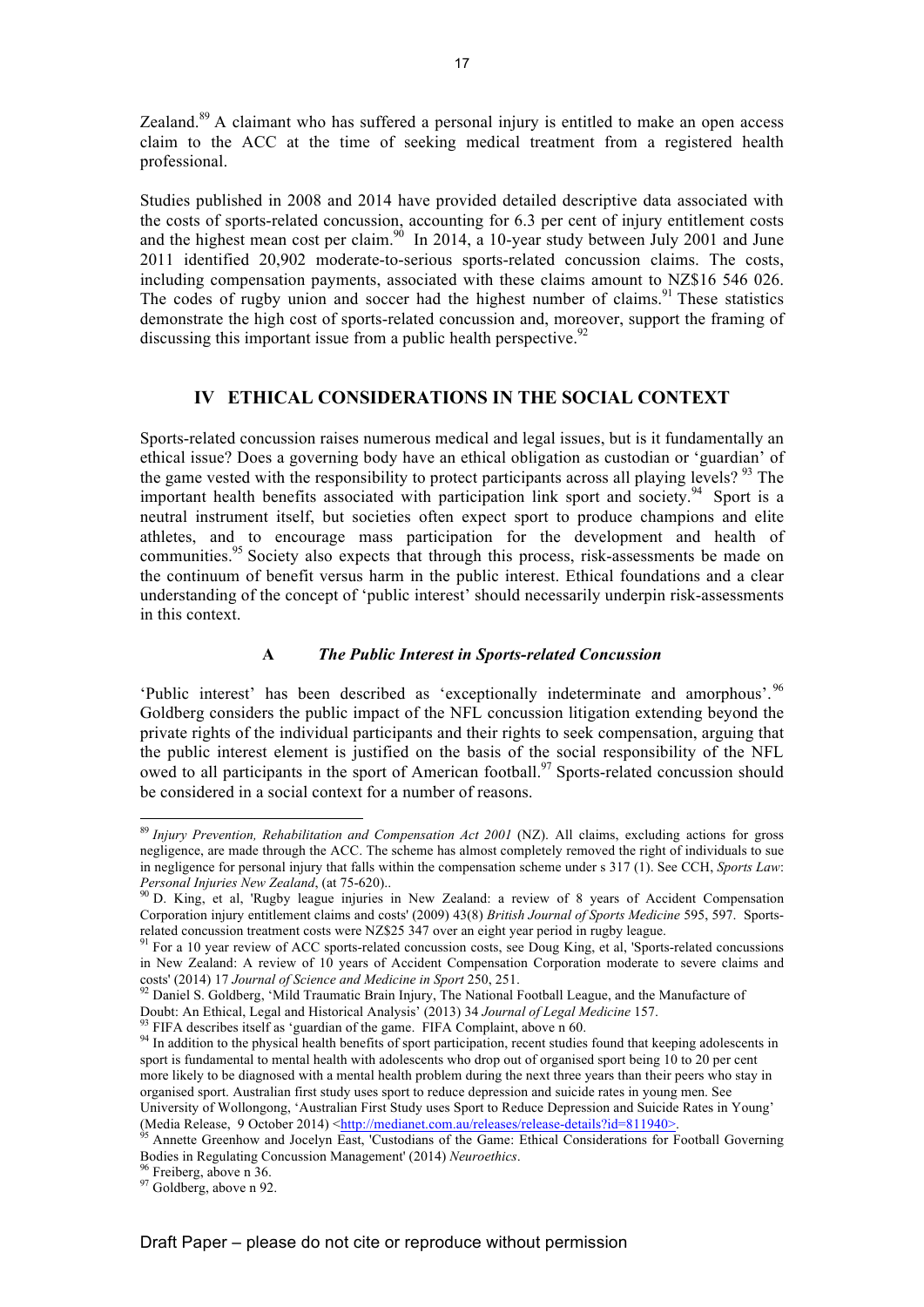### i. *A Safe Sporting Environment and the Risky Workplace*

Across all playing levels, there is an expectation that a safe sporting environment will be provided to all participants regardless of age and ability. At the community levels, parents, carers and families allow their children to participate in sport and entrust others to provide and enforce rules that support and promote a safe sporting environment. The sustainability and future success of professional sport is said to be heavily dependent on the participation of children from a young age, with the children of today being said to be the 'stars and fans of tomorrow'.98 Children have a right to protection and be afforded full opportunity to play which promotes their general culture and well-being.<sup>99</sup>

At the professional level, the risk of concussion has been viewed, to some extent, as an occupational hazard when perusing the objectives of the game; a dangerous occupation, considered, by some, to be analogous with soldiers in armed conflict or police officers in carrying out their duties of law enforcement.<sup>100</sup> There are, however, significant and obvious differences existing between these categories, -not least of which is the underlying motivation for entering into the occupation in the first place and the safety net provided by a state regulated compensation regime to protect against the short-and long-term impact of workrelated injuries. The occupational health and safety regulation over a field of play has been left to the non-government actors and administered largely by the governing body within the jurisdiction. Commercial considerations can become intertwined with issues involving player health and welfare.<sup>101</sup>

#### *ii. Investment, Utilisation and Allocation of Resources*

 $\overline{a}$ 

Drawing from sports management literature, the financial and non-financial investments made in sport places higher levels of expectations on those who ultimately regulate it.<sup>102</sup> The commercialisation of sport has created a heightened expectation and duty on the governing body to maximise safety and reduce injury risk across all levels of participation. Assessed on the basis of having significant public benefit, the Australian Sports Commission directs government funding and support to national sporting organisations, and the four codes of football have been recipients for many years.<sup>103</sup> Chief Justice Glesson in *Agar v Hyde*  identified the public benefit of sport based on the funding of public facilities. <sup>104</sup>

<sup>98</sup> Steve Cornelius and Paul Singh, 'Protection of Young Athletes' in James A R Nafziger and Stephen F Ross (eds), *Handbook on International Sports Law* (Edward Elgar) 294.<br><sup>99</sup> United Nations *Universal Declaration on Human Rights* General Assembly Resolution 217A (III), U.N. Doc

A/810; United Nations, *Convention on the Rights of the Child* (New York, 20 November 1989); United Nations Educational Scientific and Cultural Organisation, *International Charter of Physical Education and Sport* (Paris, November 1978).

<sup>&</sup>lt;sup>100</sup> It is no coincidence that the NFL has partnered with the US Military to research the effects of traumatic brain injury. The International Professional Sports Concussion Research Think Tank included the US Military as part of the research collaboration. See Hackney Publications, 'A Report from the International Professional Sports Concussion Research Think Tank' on Concussion Policy and the Law (26 August 2014)

<sup>&</sup>lt;http://concussionpolicyandthelaw.com/2014/08/26/a-report-from-the-international-professional-sportsconcussion-research-think-tank>. The comparison between NFL footballers and warriors or soldiers going into

battle was made by George Orwell in 1941.<br><sup>101</sup> An example of how commercial considerations came to be involved in decisions associated with player health and welfare was in the 2014 Federal Court hearing in the case of *Essendon Football Club v Australian Sports Anti-Doping Agency*. Evidence from the former Chief Executive Officer was referred to the AFL relating to concerns about the impact on grand final ticket sales of the pending release of a damaging report into doping allegations against Essendon. Refer to Affidavit of Aurora Andruska<br><sup>102</sup> Emma Sherry, David Shilbury and Greg Wood, 'Wrestling with 'conflict of interest' in sport management'

<sup>(2007) 7(3)</sup> *Corporate Governance* 267.<br><sup>103</sup> Established under the *Australian Sports Commission Act 1989* (Cth), the ASC is empowered to make grants,

lend money, provide scholarships or like benefits. The powers are outlined in s 8(1)(d) *Australian Sports Commission Act 1989* (Cth). Australian Sports Commission, *Annual Report 2011-2012*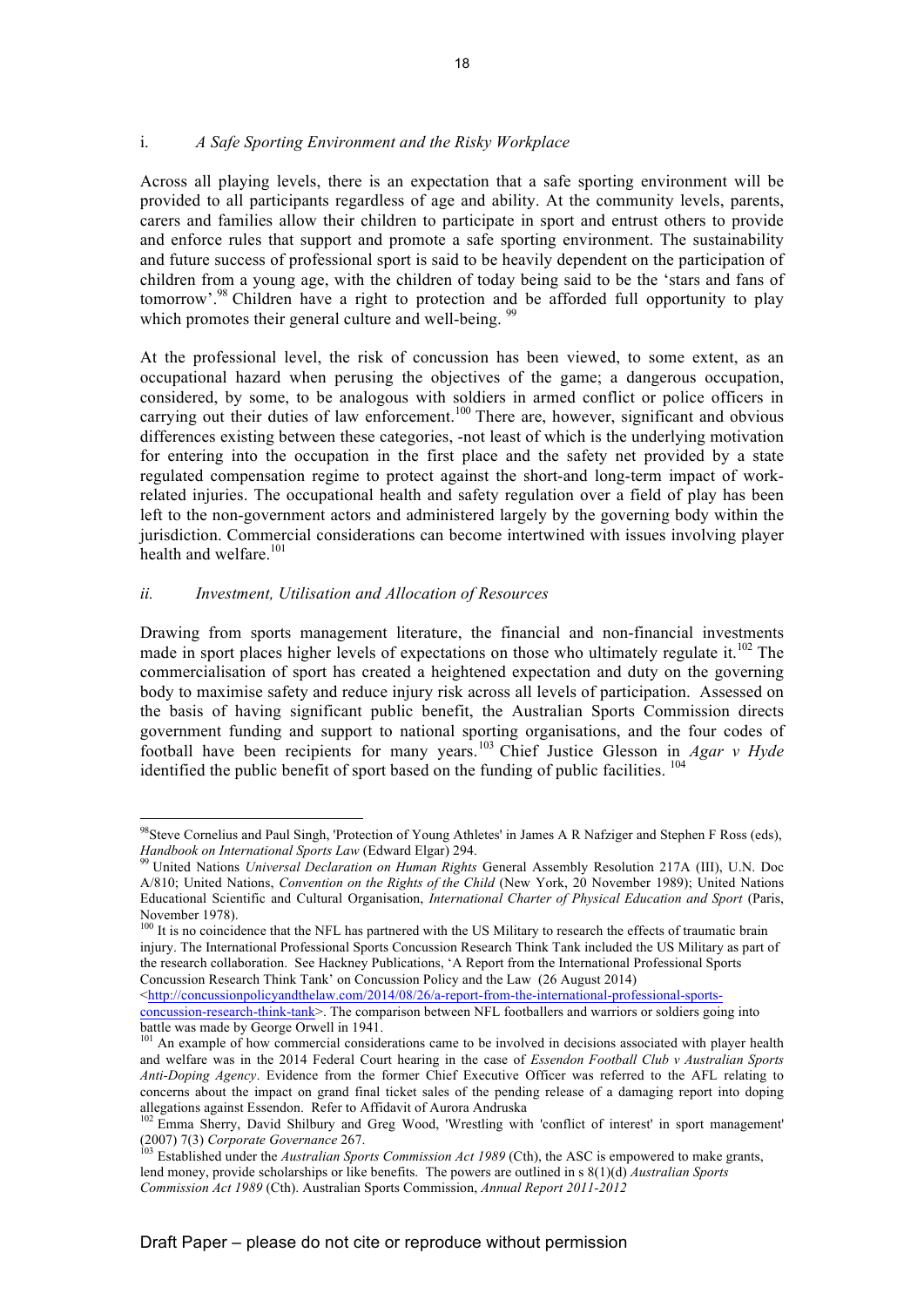As publicly funded and supported non-government organisations, the public expects that sporting organisations will allocate and responsibly utilise resources to promote policies that enhance a safe sporting system. Arguably, this includes an investment in research and education regarding issues of importance of safety in sport. When there is a commercial dimension to the organisation of sport, the expectation is that organisers will keep abreast of available expert knowledge concerning the risks to their sports.<sup>105</sup>

### *iii. Integrity of Sport*

Matters relevant to the integrity of sport involve fairness and equity. In addition to other matters that threaten the integrity of sport, such as doping in sport and match fixing, the fair and equitable treatment of players has ethical and social dimensions, beyond private interests. Society expects that if a player is injured, their health and welfare, both in the short and longterm be protected.<sup>106</sup> Similar to doping and match fixing, decisions regarding management of sports-related concussion should be considered within a public interest framework to reflect broader societal values such as, fairness and equity. Private and public interests are affected by these decisions and must feature as an inherent component in the entire decision-making process.

### *iv. Injury Cost Burden and Public Health Issues*

The private system involved in compensating players for injuries sustained during their chosen careers does not adequately take into account the direct costs to the community by having to carry the burden of health care. Potentially, these injuries are workplace injuries and they impose costs on those not involved in the workplace bargain – the player's family and the general community, through the use of social security and/or government provided health care.

Incidence rates of concussive and sub-concussive injuries are high. So too are related health care costs to treat these injuries. According to Finch et al, there were 47,450 hospitalisations resulting from sports-related concussions over a nine-year period, costing the Victorian community around A\$20 million annually.<sup>107</sup> In addition to health care costs, there are also other costs associated with concussions and its affects on reduced or lost productivity. Although difficult to quantify and measure, the Australian Sports Commission has identified that these additional costs arise from time lost to employment, education and home activities, future sporting activities and long-term physical, psychological and/or emotional damage.<sup>108</sup> Langlois et al observed that in the United States concussion directly affects a person's ability to perform daily activities and aptly describes the injury as 'one of the most disabling injuries'. 109

*<sup>&</sup>lt;*http://www.ausport.gov.au/about/publications/annual\_reports/annual\_report\_2011-2012>. It is reported that

A\$134 million taxpayer investment was made during the 2011/12 financial year.<br><sup>104</sup> Agar v Hyde; Agar v Worsley (2000) 201 CLR 552 [15] (Gleeson CJ).<br><sup>105</sup> Albeit in the context of determining the nature and scope of a sp claim, the distinction is important in that it highlights fundamental differences between voluntary and commercial organised sports. See McHugh J in *Woods v Multi-Sport Holdings Pty Ltd* (2002) 186 ALR 145.<br><sup>106</sup> In Canada, concussion falls under the policy domain of 'Sports Ethics' and is seen as an integrity issue,

alongside doping and match fixing, and other threats to the integrity of sport.

<sup>&</sup>lt;sup>107</sup> Caroline Finch, Angela. J. Clapperton and Paul McCrory, 'Increasing Incidence of Hospitalisation for Sport-Related Concussion in Victoria, Australia' (2013) 198(8) *Medical Journal of Australia* 427.<br><sup>108</sup> 'Cost of Sports Injuries' on Clearinghouse for Sport (July 2013)<br>
<u><https://secure.ausport.gova.ua/clearinghouse/knowldege\_</u>

The percentage of injury-related productivity loss attributed to TBI was estimated to be 15.7 per cent. Jean Langlois, Wesley Rutland-Brown and Wald MM, 'The Epidemiology and Impact of Traumatic Brain Injury: A Brief Overview. ' (2006) 21(5) *Journal of Head Trauma Rehabilitation* 375, 376.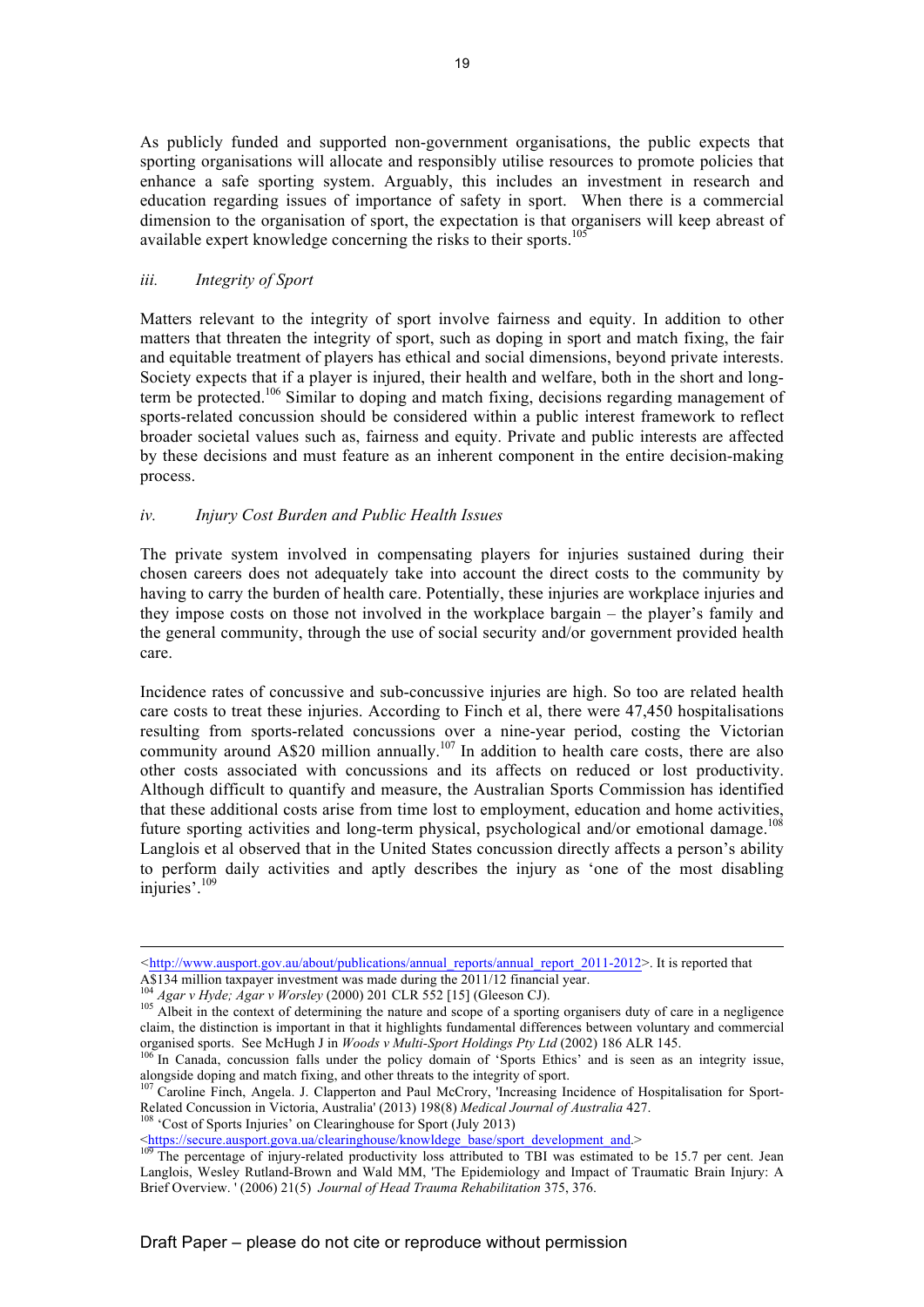#### **B** *Custodians and the Role Model Effect*

Within the Australian context, sports' governing bodies are responsible for the long-term development and sustainability of their particular sport, providing a wide range of public benefits through a self-funding business model. It is expected that a significant portion of revenue will be allocated towards enhancing, promoting and developing sport for all Australians both at the national and grassroots level.<sup>110</sup>

Sports' governing bodies occupy a unique position of control in the democratic process, particularly when performing the crucial function of rule-maker. It is this element of control that arguably justifies a responsibility to a broader constituency to ensure that their actions are of a sufficient standard to meet community expectations and, moreover, to evaluate the tensions that might arise in reconciling competing interests from the range of stakeholders. It is fair to think that the public has a heightened expectation that governing bodies will effectively utilise appropriate regulatory tools when faced with problems that have associated 'public interest' elements to such issues and be more permeable to external influences.<sup>111</sup>

The 'cascade-effect' of decisions made by the governing body and how these decisions are implemented at the elite level of professional sports has a significant impact on community and grassroots sport. In 1994, the NHRMC Report identified illegal play as being as a major contributor to head injuries and recognised the importance of 'example-setting' by strongly recommending that illegal conduct should be 'severely punished.'<sup>112</sup>

In identifying the distinguishing features of an elite athlete, as a unique patient with the inherent 'will to win', Murthy et al describes a professional player as a person who is driven to perform and pursue the extremes of physical capacity to compete.<sup>113</sup> Long-term health impacts are sometimes regarded as a secondary consideration. Another dimension arises in male-dominated team sport, which is described as the 'machismo' effect–a form of societal glorification of footballers, where participation in sport sets the boundaries for masculine behaviour and hierarchy, thus relegating personal health and safety as secondary issues. <sup>114</sup> When suffering injury such as, a concussion, a player will face the pressure and the desire to return to the game as soon as possible. This is exactly where the ethical dilemma arises and where the strength of the concussion management policies and the resolve of the governing body will be tested.<sup>115</sup>

<sup>&</sup>lt;sup>110</sup> Coalition of Major Participation and Professional Sports. Submission No 9 to Senate Rural and Regional Affairs and Transport Reference Committee, Parliament of Australia, *Practice of Sports Science in Australia*, July 2013.

<sup>&</sup>lt;sup>111</sup> An example of this can be found in NHMRC Report where the power of the sports governing body to penalize illegal behaviour would reflect the severity and seriousness of concussion. NHMRC Guidelines, above n 14.<br><sup>112</sup> NHMRC Report 1994, above n 14, 5.<br><sup>113</sup> Anjali M. Murthy, James Dwyer and Joseph A Bosco, 'Ethics in Sports Me

*York University Hospital for Joint Diseases* 56.<br><sup>114</sup> Alexander Hecht, 'Legal and Ethical Aspects of Sports-related Concussion: Merril Hoge Story' (2002) 12 *Seton Hall Journal of Sport Law 17*.

<sup>&</sup>lt;sup>115</sup> Rita Panahi, 'AFL Players are Cheating Concussion Tests to Stay on the Field, Players' Association Fears', *Herald Sun* (online), 19 September 2014 <http://www.heraldsun.com.au/sport/afl/afl-players-are-cheatingconcussion-tests-to-stay-on-the-field-players-association-fears/story-fni5f22o-1227064476818>.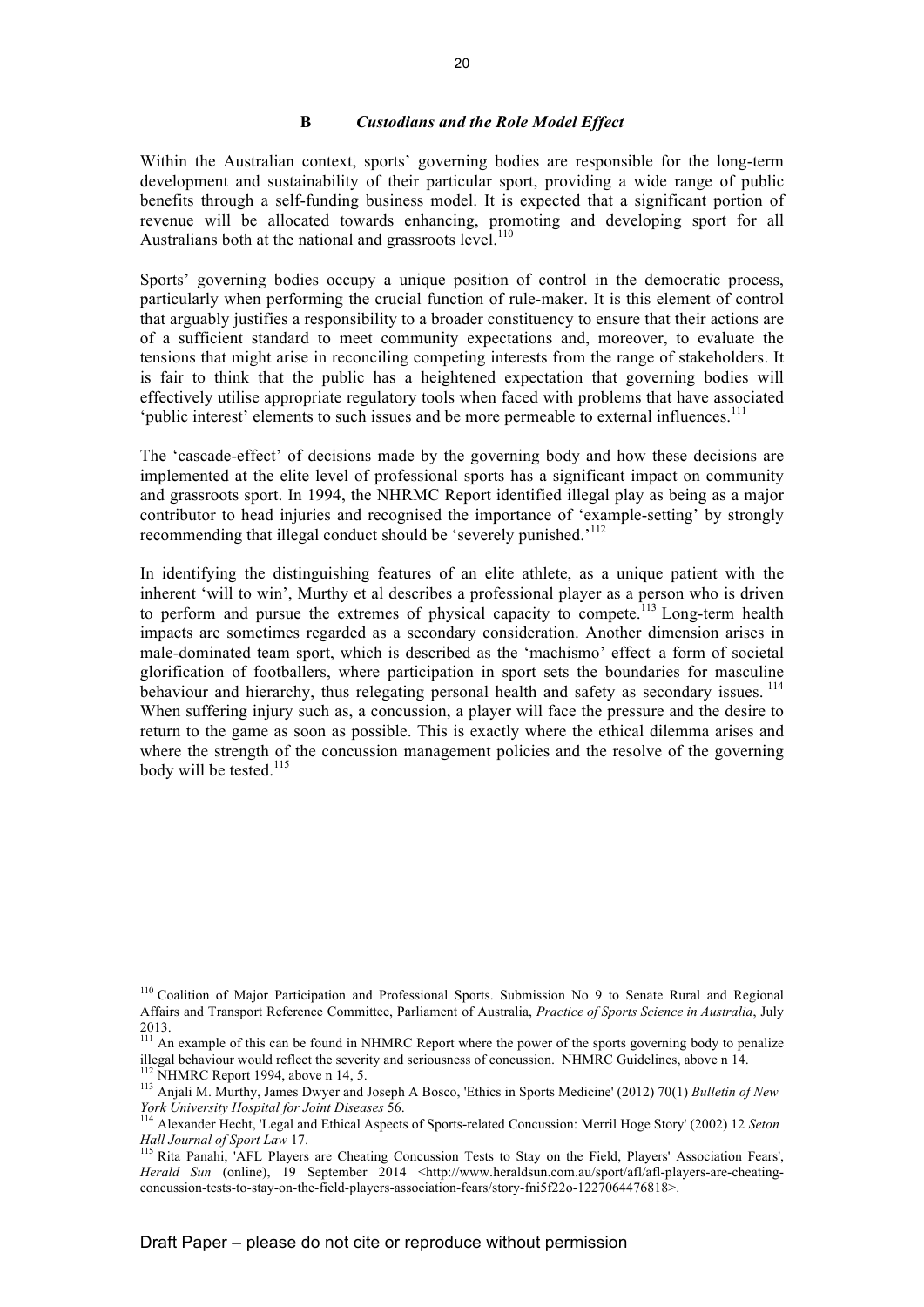### **V. AN INTERDISCIPLINARY APPROACH**

In reviewing the literature, it is clear that sports-related concussion involves a medical, legal, regulatory, social and ethical perspective. Consequently, the subject matter does not 'fall neatly within disciplinary lines' nor does it belong to 'one disciplinary family'. Scholars have suggested that this interdisciplinary aspect justifies a collaborative approach to the management of concussion issues within sport. In addition to broadening the disciplinary base, a collaborative approach across sports could also lead to efficiencies and benefits in terms of resource allocation, consolidation and sharing of knowledge, consistent research objectives and co-ordinated education programs. Accepting that distinctive rules and laws exist across contact and collision sports, there are many areas where interdisciplinary collaboration can deliver benefits to all constituencies. Rather than each sport independently 'running its own race' *[sic]*, a harmonised, collaborative approach to the implementation and execution of consistent concussion policies, including management, research and education at all playing levels, will help shape the future concussion agenda.<sup>116</sup>

#### **A** *Interdisciplinary Considerations*

Interdisciplinary research involves relating, integrating and relocating disciplinary thinking to arrive at a mutually determined research problem that represents new ways of conceptualising phenomena. In other words, 'by examining phenomena from different angles, it is possible to close the 'research-practice' gap with knowledge derived from multiple perspectives.<sup>117</sup>

Over recent years, governing bodies have had to deal with issues that have actual or potential impacts on a player's health and welfare. Doping in sport is one obvious issue that is described as a 'multi-layered mosaic' understood by drawing on a wide range of sportsrelated discourses.<sup>118</sup> An interdisciplinary approach would require involved parties from different disciplines working together to generate a novel blend of insights and creative solutions. Within a sporting context, with the inextricable connection between sport and society, the benefit of an interdisciplinary approach would assist in recognising the varying set of relationships and entanglements that guide social life.<sup>119</sup>

This approach could equally be applied to the design of a 'Sports-related Concussion Roundtable' by drawing from the unique perspectives of the range of relevant disciplines, but seeking to fuse or integrate ideas in an effort to manage the public and private interests associated with sports-related concussion. At present, the 'seats at the table' have primarily been occupied by medical and scientific experts in seeking to determine the extent of epidemiological certainty associated with sports-related concussion. Due to the interdisciplinary nature of sports-related concussion, increasing a few more seats to this 'roundtable' may lead to alternative interpretations of findings and solutions that will transcend a single discipline and contribute greatly to sustainable outcomes for a broader range of stakeholders.

<sup>&</sup>lt;sup>116</sup> See Annette Greenhow, 'Concussion Policies of the National Football League: Revisiting the 'Sport Administrator's Charter' and the Role of Australian Football League and National Rugby League in Concussion Management' (2011) (13) Bond Sports Law eJournal 1, 17 <http://epublications.bond.edu.au/slej/13>.

<sup>&</sup>lt;sup>117</sup> Alison Doherty, "It Takes a Village." Interdisciplinary Research for Sport Management' (2012) 26 Journal of *Sport Management* 1, 4. The 'village' in this context is the diverse and rich research perspectives drawing from a range of disciplines

<sup>118</sup> Jack Anderson, 'Doping, Sport and the Law: Time for Repeal of Prohibition?' (2013) 9(2) *International Journal of Law in Context* 26. <sup>119</sup> Doherty refers to research by Choi and Pak who describe the approach as analogous to a cooking pot, where <sup>119</sup>

individual ingredients are combined and the dish takes a new form when the borders of disciplinary knowledge methods and analyses blur as integrated ideas and perspectives 'simmer'.